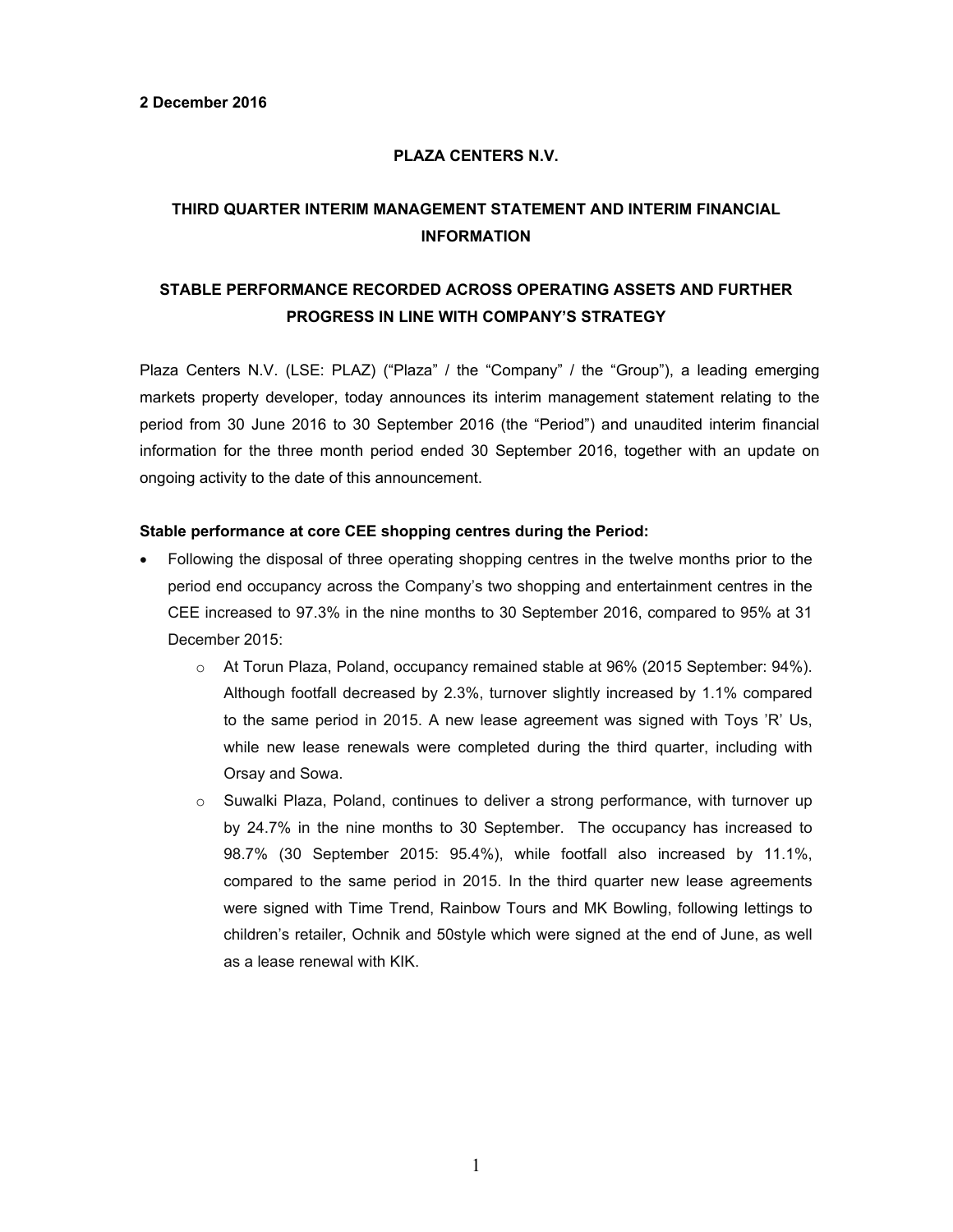#### **Portfolio activity during and after the Period:**

Disposals to a total value of €77.7 million have been undertaken by the Company in the first nine months of the year and till date, as follows:

As announced on 16 May 2016, a subsidiary of Plaza, in which the Company has a 50% stake, entered into a business sale agreement with respect to the disposal of Riga Plaza shopping and entertainment centre in Riga, Latvia, to a global investment fund. The agreement reflects a value for the business of circa €93.4 million (reflecting 100% of the asset value), which is in line with the last reported book value. In line with the Company's stated restructuring plan, 75% of the net cash proceeds from Plaza's share of the sale of the business ( $\epsilon$ 17.8 million in cash after repayment of banks loan (representing Plaza's share of the sale of the business), with an additional €0.6 million expected to be received within the next 25 months), will be distributed to Plaza's bondholders. The transaction was completed on 15 September 2016.

On May 17, 2016, Plaza announced the disposal of its wholly owned subsidiary which held the "MUP" plot and related real estate in Belgrade, Serbia, for €15.9 million, well above the previously reported book value of circa €13.5 million. In addition to the €15.9 million transaction consideration, Plaza will also be entitled to an additional pending payment of €600,000 once the purchaser successfully develops at least 69,000 sqm above ground. The first instalment of €11 million was received on 29 June 2016 and upon the receipt of each stage payment, in line with the Company's stated restructuring plan, 75% of the net cash proceeds were distributed to Plaza's bondholders in the following quarter.

On 14 July 2016 Plaza disposed of an 18,400 sqm plot in a suburb of Ploiesti, Romania to a local investor for €280,000.

On 2 August 2016 Plaza's Indian subsidiary ("SPV"), through Elbit Plaza India Real Estate Holdings Limited (in which Plaza holds a 50% stake with its joint venture partner, Elbit Imaging Ltd.) ("EPI"), signed a Joint Development Agreement ("JDA") relating to its 74.7 acre plot in Chennai, India. Under the terms of the JDA, the SPV has conferred the property development rights to a reputable local developer (the "Developer") who carries full responsibility for all of the project costs and liabilities, as well as for the marketing of the scheme. The JDA also stipulates specific project milestones, timelines and minimum sale prices. 67% of the land has been allocated for the sale of plotted developments (whereby a plot is sold with the infrastructure in place for the development of a residential unit by the end purchaser), while the remainder will comprise residential units fully constructed for sale. The SPV will receive 73% of the total revenues from the plotted development and 40% of the total revenues from the sale of the fully constructed residential units. In order to secure its obligation, the Developer will pay a total refundable deposit of INR 35.5 Crores (approximately  $64.8$  million), with INR 10 Crores (approximately €1.35 million) having been paid upon the signing and registration of the JDA, INR 17 Crores (approximately €2.3 million) payable when planning permission for the first phase of the development project is obtained (the "Project Commencement Date"), and the remaining INR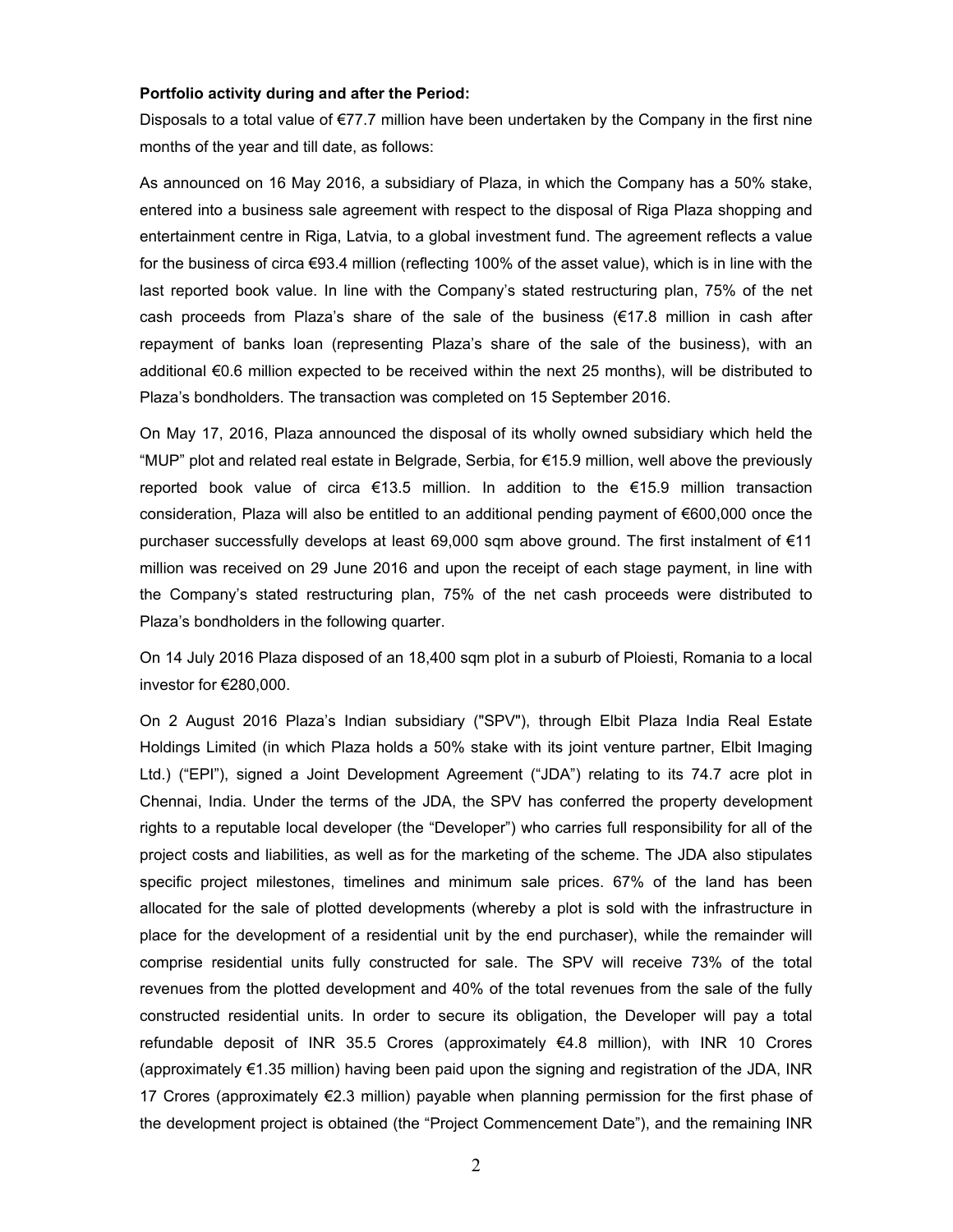8.5 Crores (approximately €1.15 million) payable six months after the Project Commencement Date.

On 14 September, further to the announcement of 30 June 2016 regarding a Debt Repayment Agreement ("DRA") with the financing bank (the "Bank") of Zgorzelec Plaza Shopping Centre in Poland, Plaza completed the sale of its shares in Zgorzelec Plaza. A Share Purchase Agreement was signed with an Appointed Shareholder nominated by the Bank, after which the DRA process was completed and a mortgage over the asset of the Company in Leszno, Poland (valued at  $\epsilon 0.8$ ) million) settled. Plaza expects to recognise a profit of circa €10 million, stemming from the release of €23.0 million of the outstanding (and partially recourse) loan (including accrued interest thereof), against an outstanding asset valued at €12 million as of 30 June 2016.

On 28 September 2016 Plaza completed the sale of a 20,700 sqm plot of land in Lodz, Poland, to a residential developer for €2.4 million. On exchange, Plaza received an initial payment of €1.04 million, to be followed by €180,000 in November 2016, €220,000 in December 2016 and a final instalment of €0.96 million in June 2017. In line with the Company's stated restructuring plan, 75% of the cash received was and will be distributed to Plaza's bondholders as part of the Bonds prepayment.

On 13 October 2016 Plaza signed a preliminary sale agreement for the disposal of a 2.47 hectare plot in the centre of Kielce, Poland for €2.3 million. As part of the sale process, Plaza has received a down payment of €465,000, while the outstanding amount will be paid within eight months of the date of this agreement. On completion of the transaction, in line with the Company's stated restructuring plan, 75% of the net cash proceeds will be distributed to Plaza's bondholders.

The current consolidated cash balance of the Company is circa €28.8 million, including approximately €8.9 million of restricted cash mainly held in the operating shopping centres.

In terms of active development projects, construction of Belgrade Plaza (Visnjicka) is progressing well and is on schedule. Plaza is experiencing strong tenant demand - over 60% of the shopping centre is now pre-let including lease agreements with international retailers including H&M and Inditex. Opening of the centre is expected in the second quarter of 2017.

Following an in-depth assessment of the opportunity, and taking into consideration the City Council's decision to reject proposals for a shopping centre development, the Board of the Company has taken the strategic decision not to develop Lodz Plaza shopping centre in Lodz and will instead look to crystallise the value of the asset through a disposal.

At this stage the Company is still considering the development of Timisoara Plaza and currently there is no certainty that this project will be undertaken.

3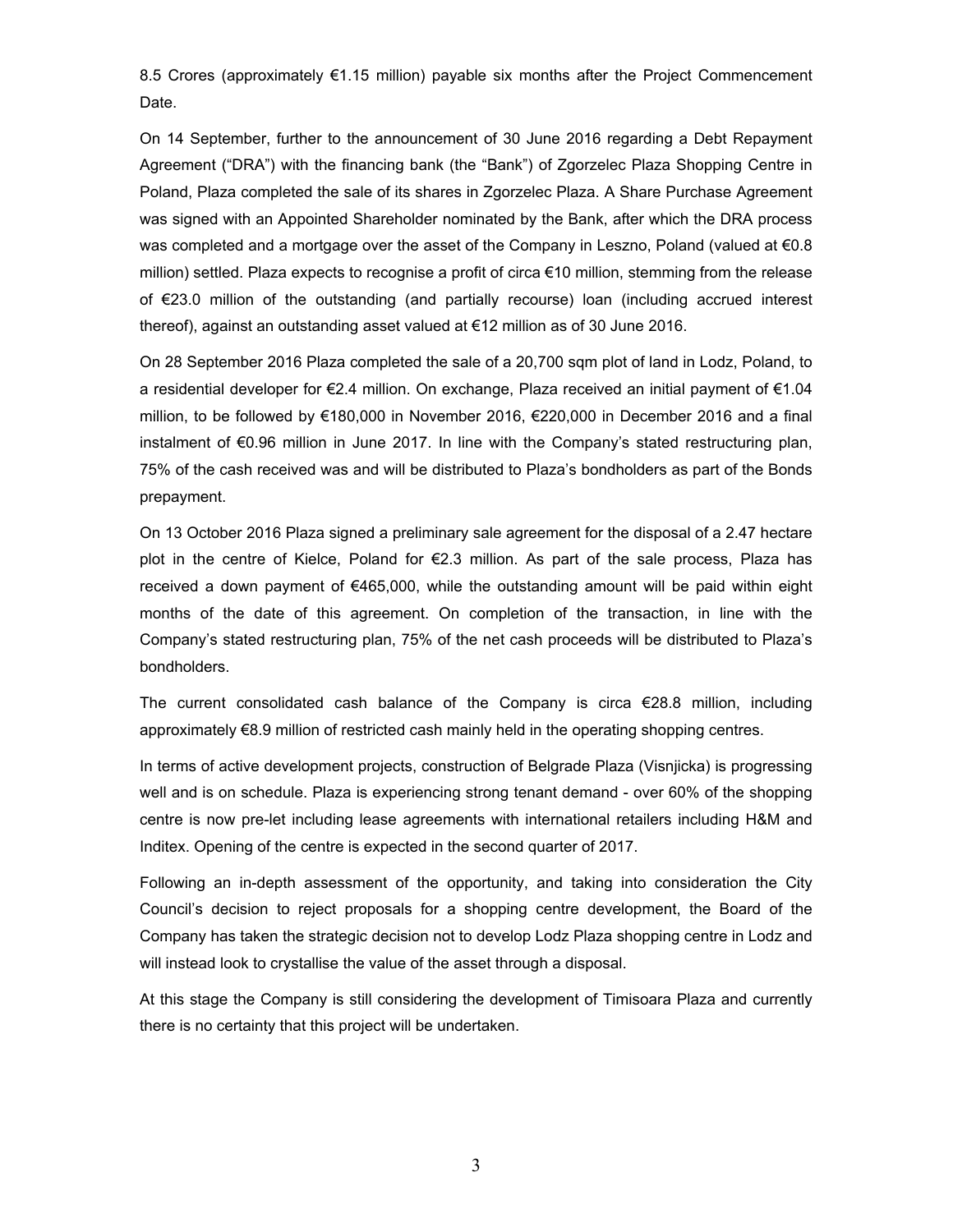#### **Update on the proposed amendment to the Restructuring Plan:**

The purpose of the Plan Amendment, as outlined in the announcement of 7 November 2016, including the Proposed Amendments, is to provide the Company with the ability to preserve value for its creditors by giving it time to resolve its liquidity situation and thereby avoiding a liquidation scenario. This will primarily be achieved through the postponement of the Early Prepayment Date by up to four (4) months, and the reduction of the total amount of the required early prepayments to at least NIS 382,000,000 (a reduction of 12% on the original amount).

#### **Projected Cash Flow**

The below is the projected cash flow for the two years following the approval of the Plan Amendment. The projected cash flow details the sources the Company is expected to generate that are expected to be used in order to meet its obligations towards its creditors during the aforesaid two years.

The information regarding the Company's financial results and cash flows as a result of its commercial operation during the next two years constitutes forward-looking information as defined under the Securities Law. The information is based on subjective estimates of the Company's management on the development of the Company's business, the Company's work plans, and forecasts regarding the Company's revenues, the development of the real estate industry in which the Company and its subsidiaries and affiliates operate in, reviews and information known to Company's management at that time, and other information relating to future events or conditions, whose realisation is uncertain and depends not only on the Company but on other external factors as well and based on the assumption of required early prepayment of EUR 382 million.

Forward-looking information is based substantively, in addition to the information that the Company has at that time, on expectations and assessments of the market status in which the Company operates and its macro-economic data, as well as on future developments in such market.

A variety of factors, many of which are beyond the Company's control, affect the Company's operations, performance and results and could cause the actual results, performance or achievements of the Company to be materially different from any future results, performance or achievements that may be expressed or implied by such forward-looking information. These factors include, in particular, but are not limited to, market yields of operating shopping centres, value of SQM of plots intended to be disposed of, as well as the matters as detailed, in Risk Management section in the Annual Report.

The projected cash flow below includes cash balances of the Company, and is based on the assumption that the Plan is approved and consummated.

4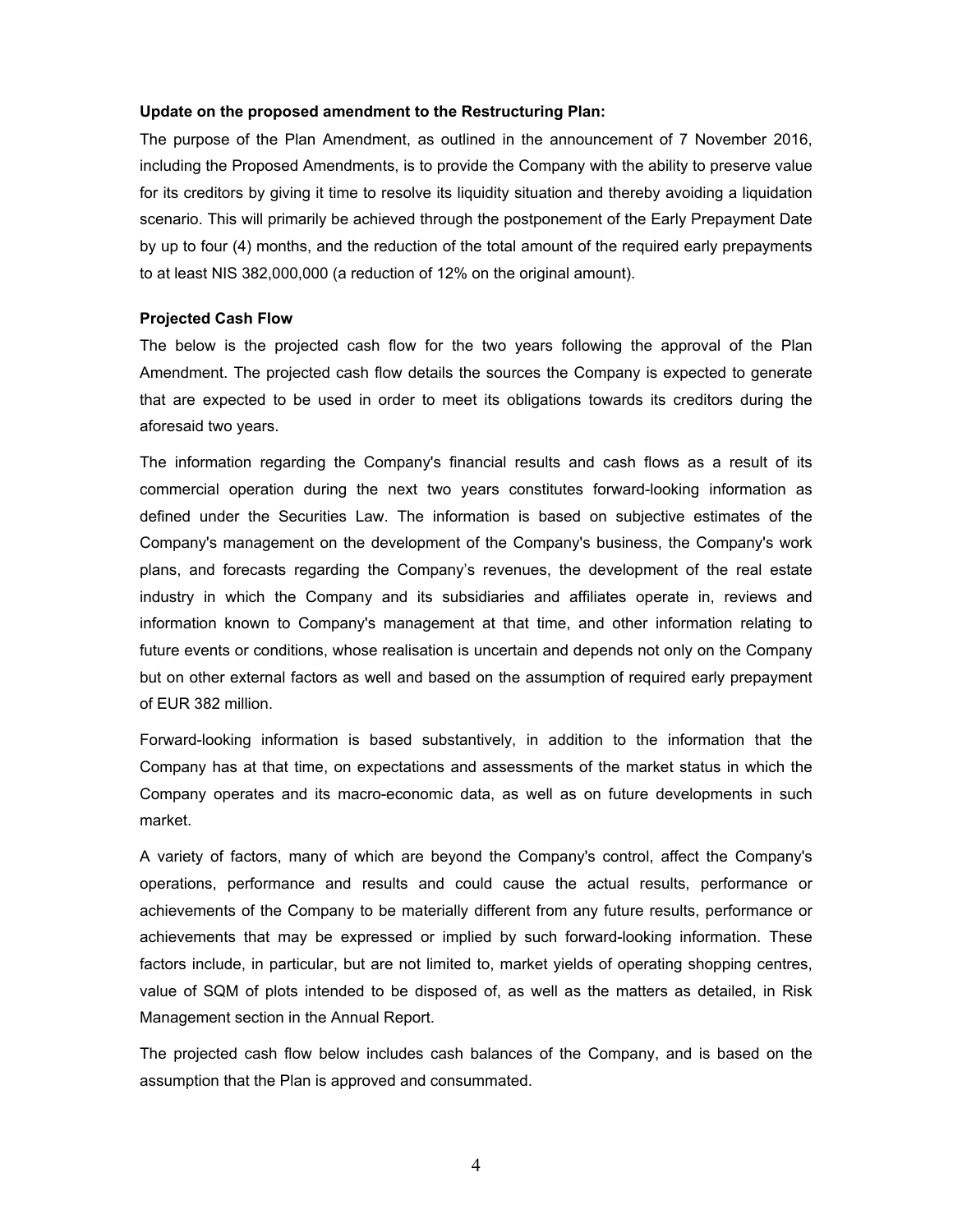|                                                                           | <b>Footnote</b>             | 9/30/2016   | 1/1/2017       | 1/1/2018       |
|---------------------------------------------------------------------------|-----------------------------|-------------|----------------|----------------|
| <b>Description</b>                                                        | (details and<br>assumptions | <b>Till</b> | <b>Till</b>    | <b>Till</b>    |
|                                                                           |                             | 12/31/2016  | 12/31/2017     | 12/31/2018     |
|                                                                           |                             |             | (Million EURO) |                |
| <b>Cash and Cash equivalents -</b><br><b>Opening balance</b>              | 1                           | 17.3        | 3.7            | 14.5           |
| Solo resources:                                                           |                             |             |                |                |
| Cash inflow from operating<br>activity:                                   |                             |             |                |                |
| proceeds from selling trading<br>properties                               | $\overline{2}$              | 3.6         | 113.9          | 43.2           |
| Cash inflow from finance<br>activity:                                     |                             |             |                |                |
| Distributions from operating<br>subsidiaries (through loan<br>repayments) | 3                           | 1.7         | $\mathbf 0$    | 0              |
| Other income                                                              |                             | 0           | 1.1            | $\mathbf{0}$   |
| <b>Total sources:</b>                                                     |                             | 5.3         | 115.0          | 43.2           |
| <b>Expected use</b>                                                       |                             |             |                |                |
| Cash outflow from operating<br>activity:                                  |                             |             |                |                |
| Administrative expenses                                                   | 4                           | 1.5         | $\overline{4}$ | $\overline{4}$ |
| Cash outflow from investment<br>activity:                                 |                             |             |                |                |
| Repayment of Recourse Loan                                                | 5                           | 1.46        | 0.00           | 0.00           |
| Cash outflow from finance<br>activity:                                    |                             |             |                |                |
| Principal<br>repayment<br>to<br>Noteholders                               | 6                           | 12.6        | 90.4           | 41.0           |
| Interest<br>repayment<br>to<br>Noteholders                                | 6                           | 3.3         | 9.8            | 5.5            |
| <b>Total uses:</b>                                                        |                             | 18.8        | 104.2          | 50.8           |
| Cash and cash equivalents -<br><b>Closing balance:</b>                    |                             | 3.7         | 14.5           | 6.9            |

(1) Consolidated cash position, without restricted cash in subsidiaries in a total amount of €7.2 million, due to bank facilities restrictions. The Company is expected to be able to collect these balances upon the sale of the operating shopping centres.

(2) Q4/2016: Comprised from sold plots; 2017: from plots disposals and sale of two shopping centres in Poland and one shopping centre in Belgrade.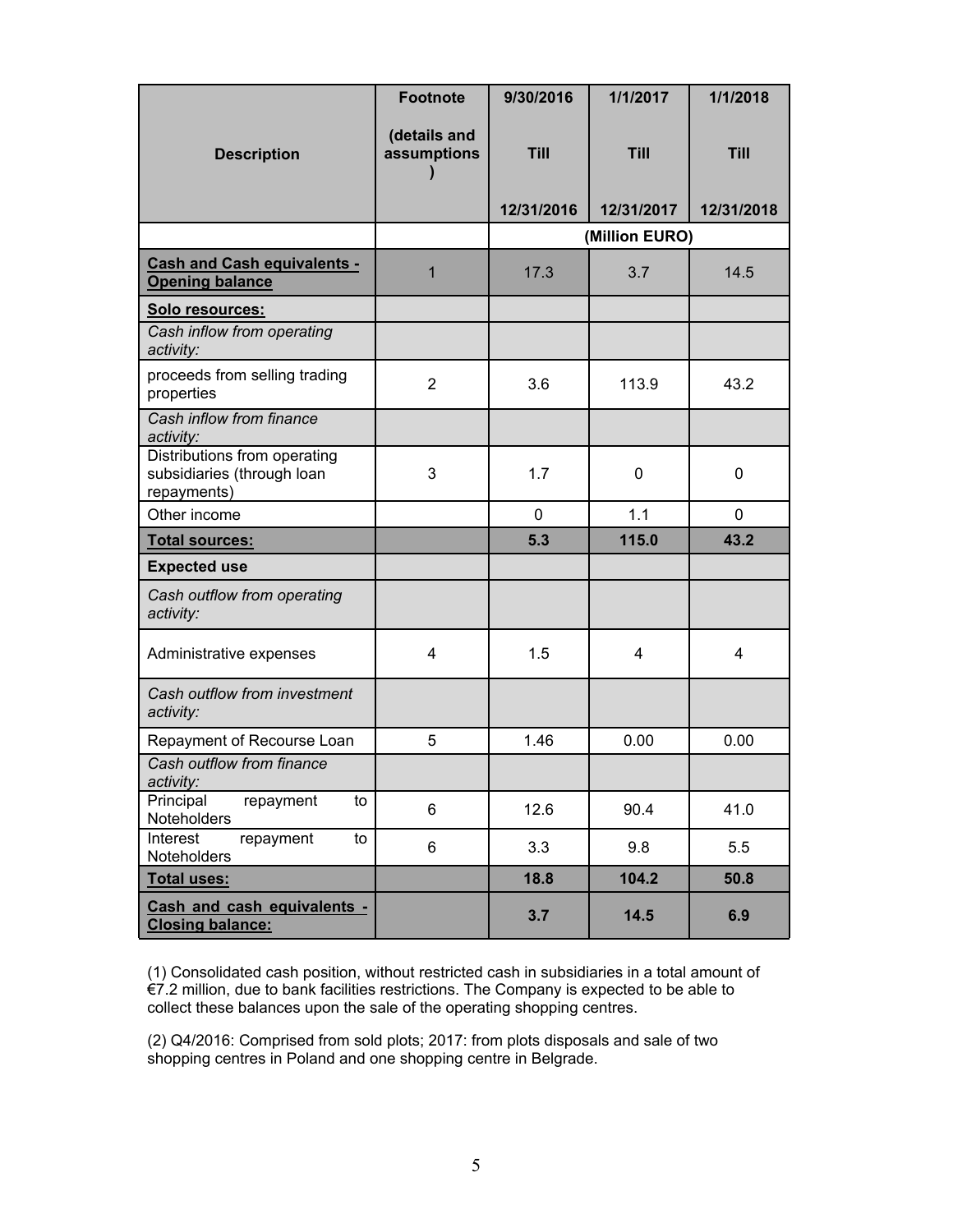(3) Based on expected Net Operating Income ("NOI") from subsidiaries, less expected payment to bank financing in subsidiaries. The Company expects to retrieve the funds through repayment of existing intercompany loans. The vast amount of the retrieve is from Polish operating shopping malls.

- (4) Management estimation
- (5) Expected repayment of Brasov loan

(6) Assuming EUR/NIS rate of 4.1 and EUR/PLN rate of 4.3. The repayment schedule also takes into consideration that in case of disposal of a subsidiary, at least 75% of the proceeds are used for the early prepayment of the Unsecured Debt in accordance with the terms of the Restructuring Plan.

# **Actual Vs Forecasted Cash flows**

In its prospectus dated 27 May 2014, the Company published its expected cash flow for the following 24 months. Below is a summary table of comparison between forecasted and actual cash flow, with explanations on the differences on cash flow published for the six months period ending June 30, 2016.

| <b>Description</b>                                                     | <b>Footnote</b><br>(details and | <b>January 1, 2016</b><br>till June 30,<br>2016 | January 1,<br>2016 till June<br>30, 2016 |
|------------------------------------------------------------------------|---------------------------------|-------------------------------------------------|------------------------------------------|
|                                                                        | assumptions)                    | (Forecasted)                                    | (Actual)                                 |
|                                                                        |                                 | (MEUR)                                          |                                          |
| Cash and cash equivalents - Opening<br>balance Solo resources:         | (1)                             | 27                                              | 12.1                                     |
| Cash inflow from operating activity:                                   |                                 |                                                 |                                          |
| proceeds from selling trading and<br>investment properties             | (2)                             | 48.3                                            | 20.5                                     |
| Cash inflow from finance activity:                                     |                                 |                                                 |                                          |
| Distributions from operating subsidiaries<br>(through loan repayments) | (3)                             | 6.1                                             | 0.9                                      |
| Other financial income (treasury bonds,<br>interest on deposits)       |                                 | 0.9                                             |                                          |
| Total sources:                                                         |                                 | 82.3                                            | 33.5                                     |
|                                                                        |                                 |                                                 |                                          |
| Expected use                                                           |                                 |                                                 |                                          |
| Cash outflow from investing activity:                                  |                                 |                                                 |                                          |
| Investment in projects under construction                              | (4)                             |                                                 | 4.5                                      |
| Cash outflow from operating activity:                                  |                                 |                                                 |                                          |
| Administrative expenses                                                | (5)                             | 3.5                                             | 3.0                                      |
|                                                                        |                                 |                                                 |                                          |
| Cash outflow from finance activity:                                    |                                 |                                                 |                                          |
| Principal repayment to Noteholders                                     | (6)                             | 29.8                                            | 3.6                                      |
| Interest repayment to Noteholders                                      | (7)                             | 4.3                                             | 6.5                                      |
| Principal and interest repayment to banks<br>in subsidiaries           | (8)                             | 8.1                                             |                                          |
|                                                                        |                                 |                                                 |                                          |
| Total uses:                                                            |                                 | 45.7                                            | 17.6                                     |
| Closing balance:                                                       |                                 | 36.6                                            | 15.9                                     |
| Restricted deposit                                                     |                                 |                                                 |                                          |
| Total cash, including restricted deposit                               |                                 | 36.6                                            | 15.9                                     |

The below explains the main reasons for deviation between expected cash flow projections and actual cash flow: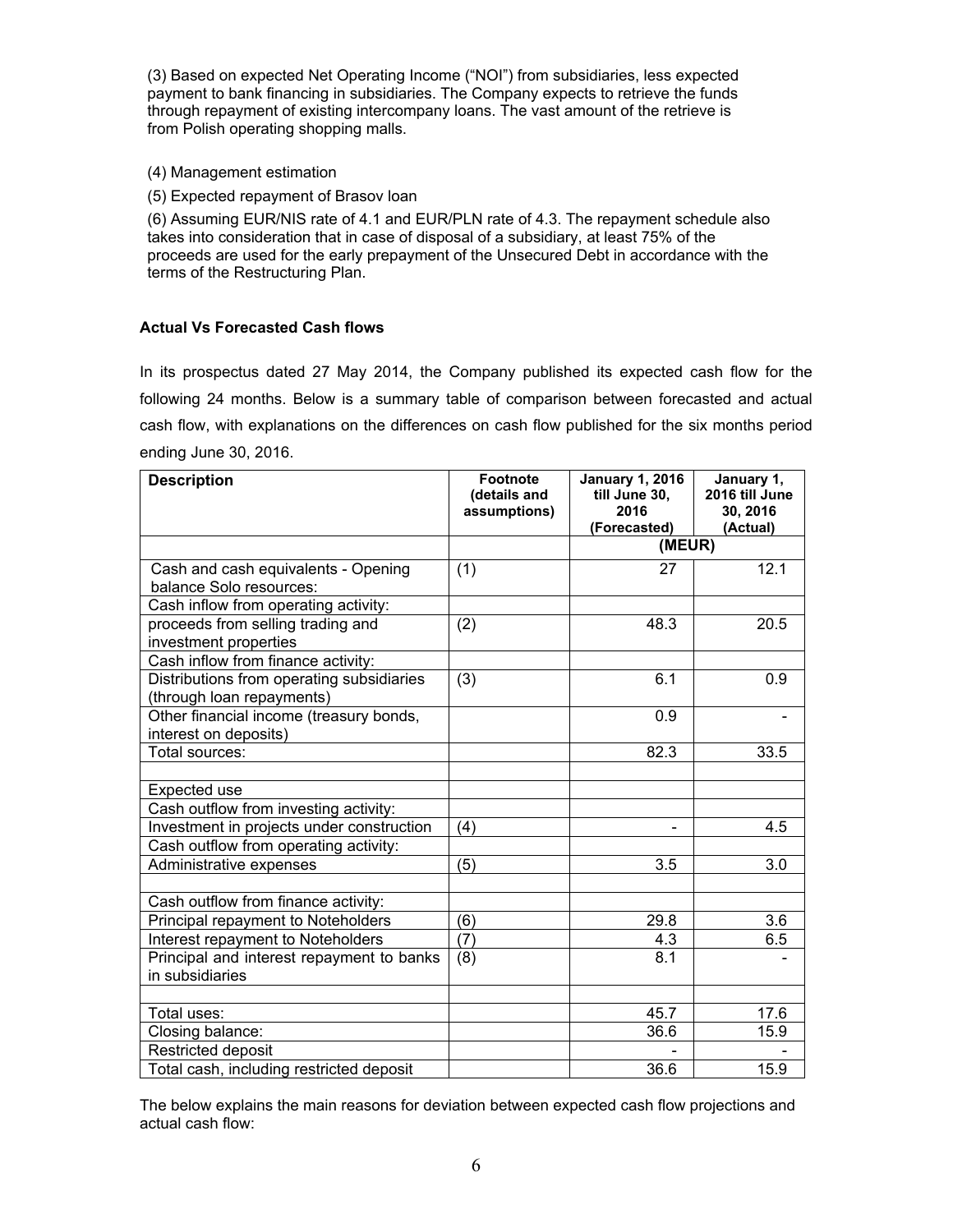- (1) Please refer to annual accounts of 2015 for reasoning for the decrease.
- (2) The Company projected main 2016 proceeds from Kragujevac (EUR 16.5 million) and Belgrade MUP (EUR 18 million) and remaining proceeds from Koregaon and Torun (EUR 10.9 million). However, the Company disposed of Kragujevac already in 2014 for a total amount of EUR 12.5 million, and the proceeds from Koregaon was already obtained in 2015 (EUR 7.4 million) and proceeds received from the Belgrade MUP project sold in H1 2016 were EUR 11 million out of a total proceeds of EUR 15.9 million. Apart from that, Liberec shopping mall was sold for a net of EUR 9.5 million in H1 2016.
- (3) The Company was not able to withdraw considerable amounts in the first six months of 2016 due to bank restrictions.
- (4) Investment in the Belgrade Plaza project.
- (5) Decrease in level of G&A comparing expectations.
- (6) Low repayment due to low amount of transactions and proceeds collected.
- (7) Higher interest due to higher outstanding principal amounts
- (8) No bank loans were repaid from solo sources in the period.

# **Commenting on activity in the year to date, Dori Keren, Acting Chief Executive Officer of Plaza Centers N.V., said**:

"The first nine months of the year have been intensive as we have continued to focus on the implementation of our restructuring plan, while also strengthening our operating assets and improving our income streams through the disposal of non-core and matured assets, alongside successful asset management activity at our yielding assets. Our efforts in this regard continue apace in order to deliver maximum value from the ongoing disposal programme and, therefore, maximize the proceeds we can return to them. We appreciate the ongoing support of both our bondholders and shareholders as we progress the overall resilient underlying performance and delivery on our strategy."

Further information can be found about the results for the three month period ending on 30 September 2016 on the Company's website:

[http://www.plazacenters.com/index.php?p=company\\_presentation](http://www.plazacenters.com/index.php?p=company_presentation)

| For further details please contact:        |                  |
|--------------------------------------------|------------------|
| <b>Plaza Centers N.V.</b>                  |                  |
| Dori Keren, Acting Chief Executive Officer | +48 22 231 99 00 |
| <b>FTI Consulting</b>                      |                  |
| Dido Laurimore / Claire Turvey / Tom Gough | +44 20 3727 1000 |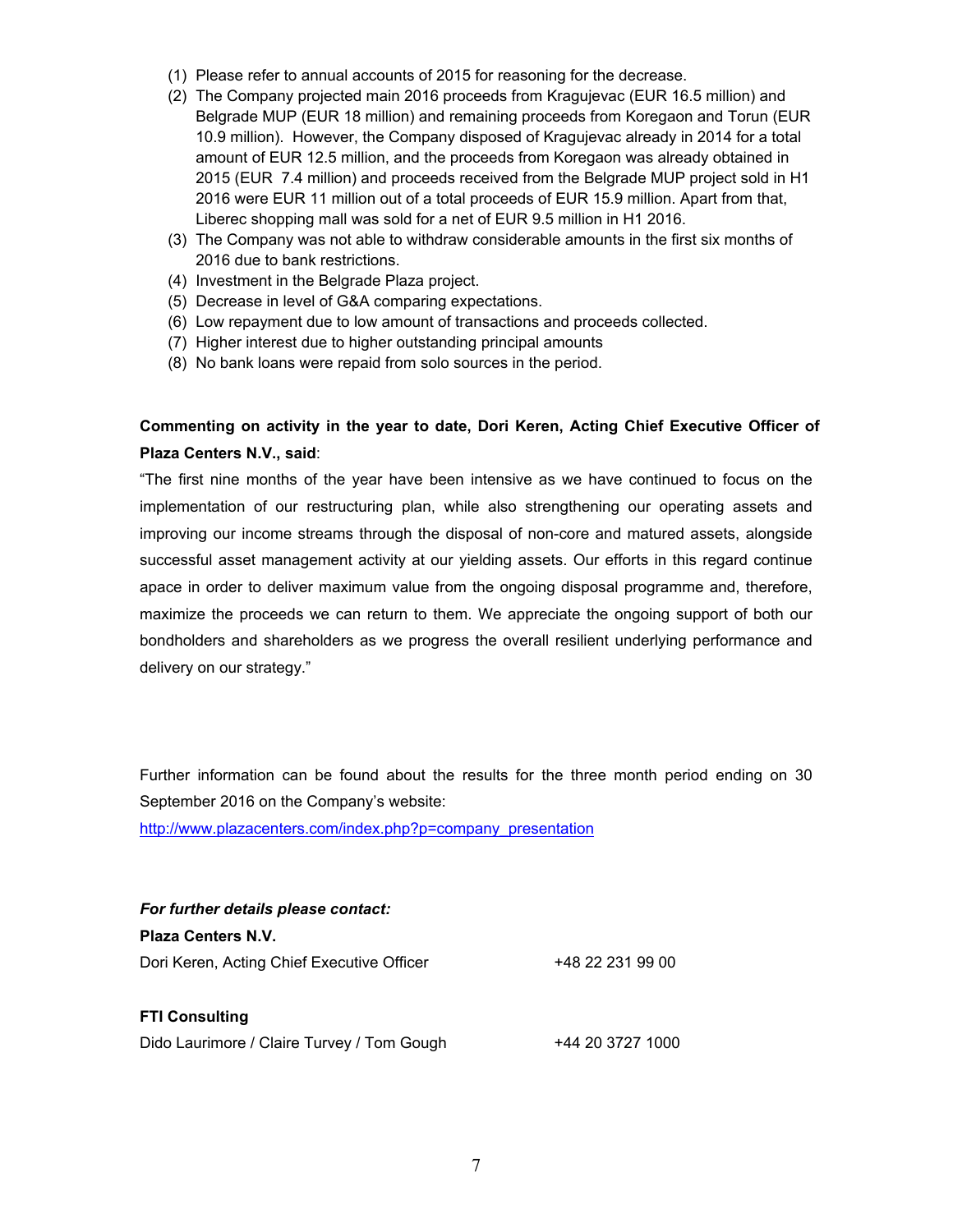**Plaza Centers N.V.** (www.plazacenters.com) is an emerging markets developer of shopping and entertainment centres with operations in Central and Eastern Europe and India. It focuses on constructing new centres and, where there is significant redevelopment potential, redeveloping existing centres in both capital cities and important regional centres. The Company is listed on the Main Board of the London Stock Exchange, the Warsaw Stock Exchange and, as of 27 November 2014, the Tel Aviv Stock Exchange (LSE: "PLAZ"; WSE: "PLZ/PLAZACNTR"; TASE: "PLAZ"). Plaza Centers N.V. is an indirect subsidiary of Elbit Imaging Ltd. ("EI"), an Israeli public company whose shares are traded on both the Tel Aviv Stock Exchange in Israel and the NASDAQ Global Market in the United States. It has been active in real estate development in emerging markets for over 20 years.

#### **Forward-looking statements**

This press release may contain forward-looking statements with respect to Plaza Centers N.V. future (financial) performance and position. Such statements are based on current expectations, estimates and projections of Plaza Centers N.V. and information currently available to the company. Plaza Centers N.V. cautions readers that such statements involve certain risks and uncertainties that are difficult to predict and therefore it should be understood that many factors can cause actual performance and position to differ materially from these statements. Plaza Centers N.V. has no obligation to update the statements contained in this press release, unless required by law.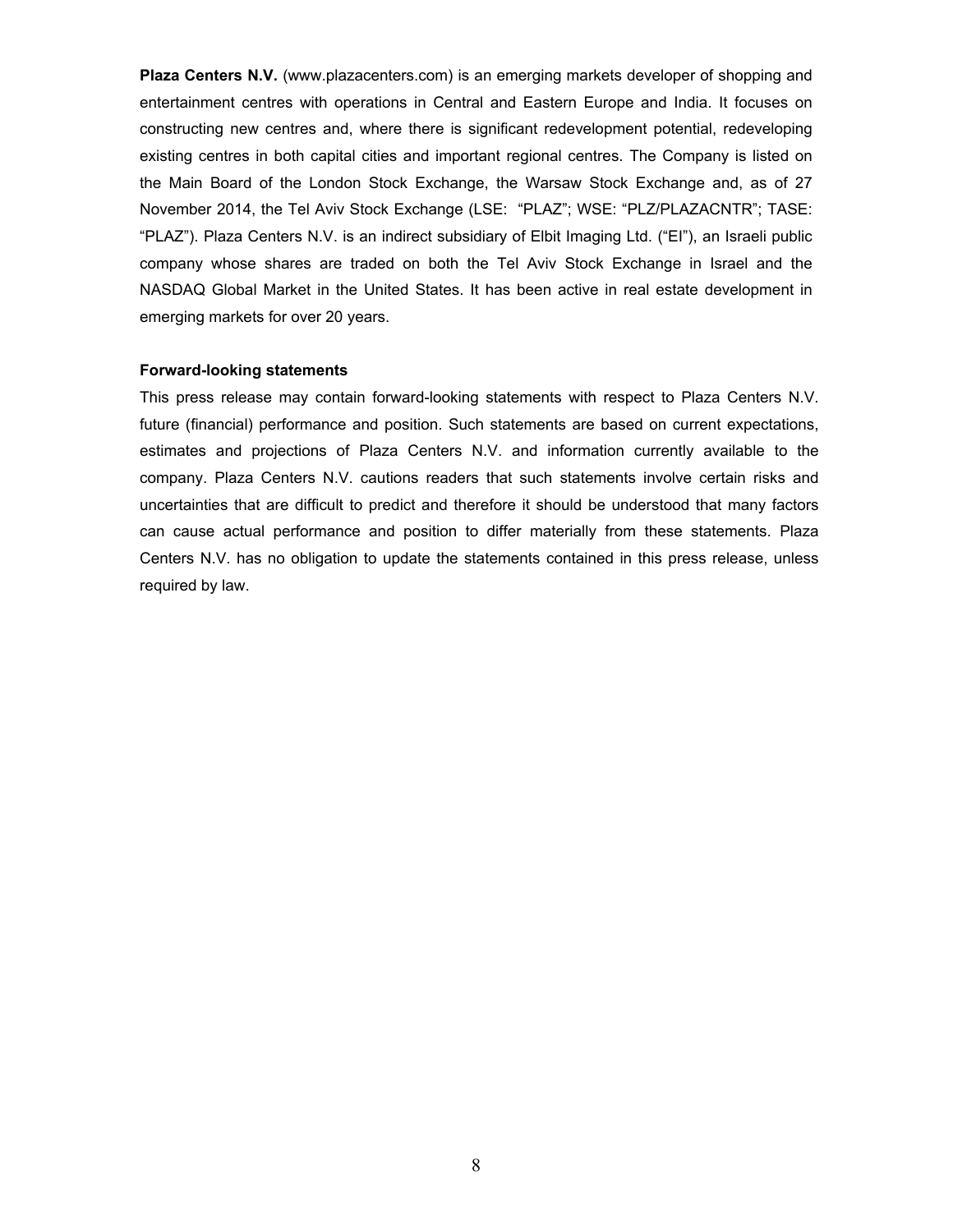**Plaza Centers N.V.**

**Condensed Consolidated Interim Financial Information**

**September 30, 2016**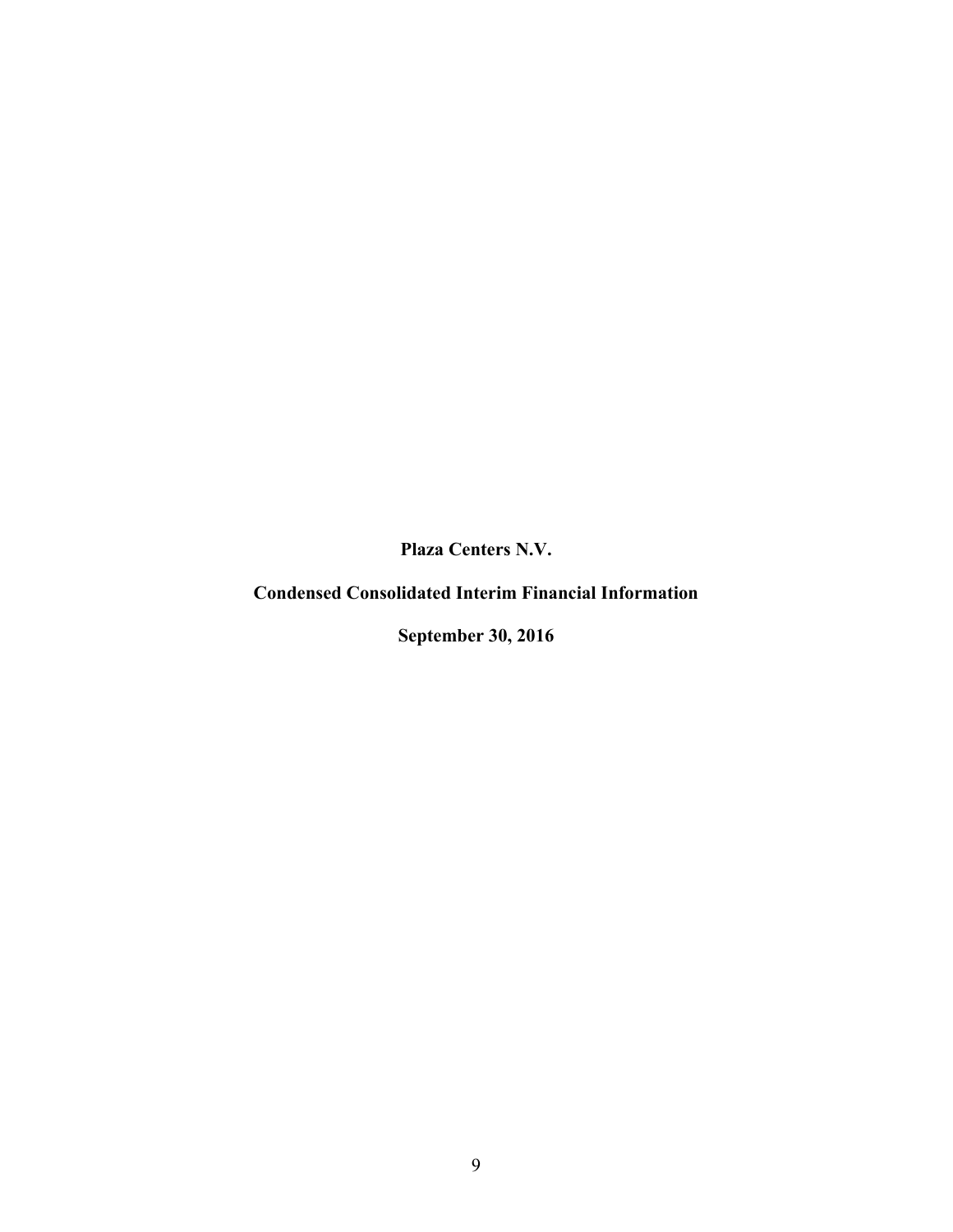# **Plaza Centers N.V. Condensed Consolidated Interim Financial Information September 30, 2016**

# **Contents**

# **Independent Auditors' Report on review of interim financial information**

# **Condensed consolidated interim financial information**

- Condensed consolidated interim statement of financial position
- Condensed consolidated interim statement of profit or loss
- Condensed consolidated interim statement of comprehensive income
- Condensed consolidated interim statement of changes in equity
- Condensed consolidated interim statement of cash flows
- Notes to the condensed consolidated interim financial information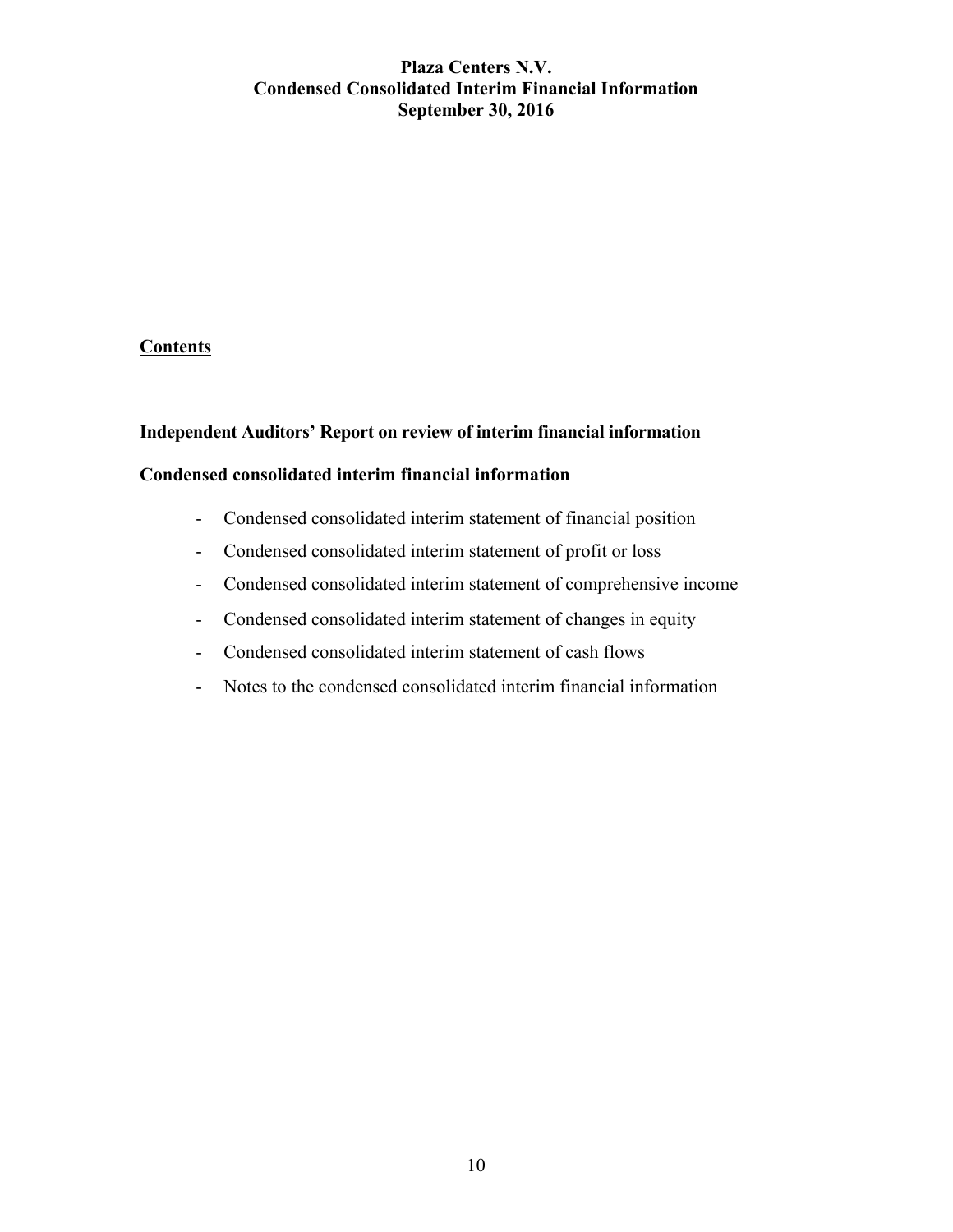#### Independent Auditors' Report on Review of Interim Financial Information

Board of Directors Plaza Centers N.V.

#### *Introduction*

We have reviewed the accompanying condensed consolidated interim financial information of Plaza Centers N.V. ("the Company") as at September 30, 2016, which comprises the condensed consolidated interim statement of financial position as at September 30, 2016, the condensed consolidated interim statements of profit or loss and comprehensive income for the nine and three month period then ended, the statement of changes in equity and cash flows for the nine month period ended September 30, 2016, and notes to the condensed consolidated interim financial information. Management is responsible for the preparation and presentation of this condensed consolidated interim financial information in accordance with IAS 34, 'Interim Financial Reporting' as adopted by the EU. Our responsibility is to express a conclusion on this condensed consolidated interim financial information based on our review.

#### *Scope of Review*

We conducted our review in accordance with the International Standard on Review Engagements 2410, "Review of Interim Financial Information Performed by the Independent Auditor of the Entity". A review of interim financial information consists of making inquiries, primarily of persons responsible for financial and accounting matters, and applying analytical and other review procedures. A review is substantially less in scope than an audit conducted in accordance with International Standards on Auditing and consequently does not enable us to obtain assurance that we would become aware of all significant matters that might be identified in an audit. Accordingly, we do not express an audit opinion.

#### *Conclusion*

Based on our review, nothing has come to our attention that causes us to believe that the accompanying condensed consolidated interim financial information as at September 30, 2016 is not prepared, in all material respects, in accordance with IAS 34, 'Interim Financial Reporting' as adopted by the EU.

#### *Emphasis of matter*

Without qualifying our conclusion, we draw attention to Note 4 and Note 13(e) in the condensed consolidated interim financial information which discloses, amongst other things, important information regarding the Company's cash flow projections for 15 months from the end of the reporting period.

Those Notes also disclose that the materialization, occurrence, consummation and execution of the events and transactions and of the assumptions on which the projected cash flow is based, including with respect to the proceeds and timing thereof and the assumption that the Series B bondholders will approve the correction of the clerical error described in more details in Note 4, although assessed by the Company as probable, are not certain and are subject to factors beyond the Company's control as well as to the consents and approvals of third parties and certain risks factors. Therefore, delays in the realization of the Company's assets and investments and collection of proceeds thereof or realization at lower prices than expected by the Company, as well as any other deviation from the Company's assumptions, could have an adverse effect on the Company's cash flows and the Company's ability to service its indebtedness in a timely manner. A combination of the abovementioned conditions indicate the existence of a material uncertainty that casts significant doubt about the Company's ability to continue as a going concern.

Without qualifying our conclusion, we draw attention to Note 5 which discloses information on potential irregularities concerning the Casaradio Project in Romania and the possible outcomes of such irregularities.

Budapest, December 2, 2016

KPMG Hungária Kft.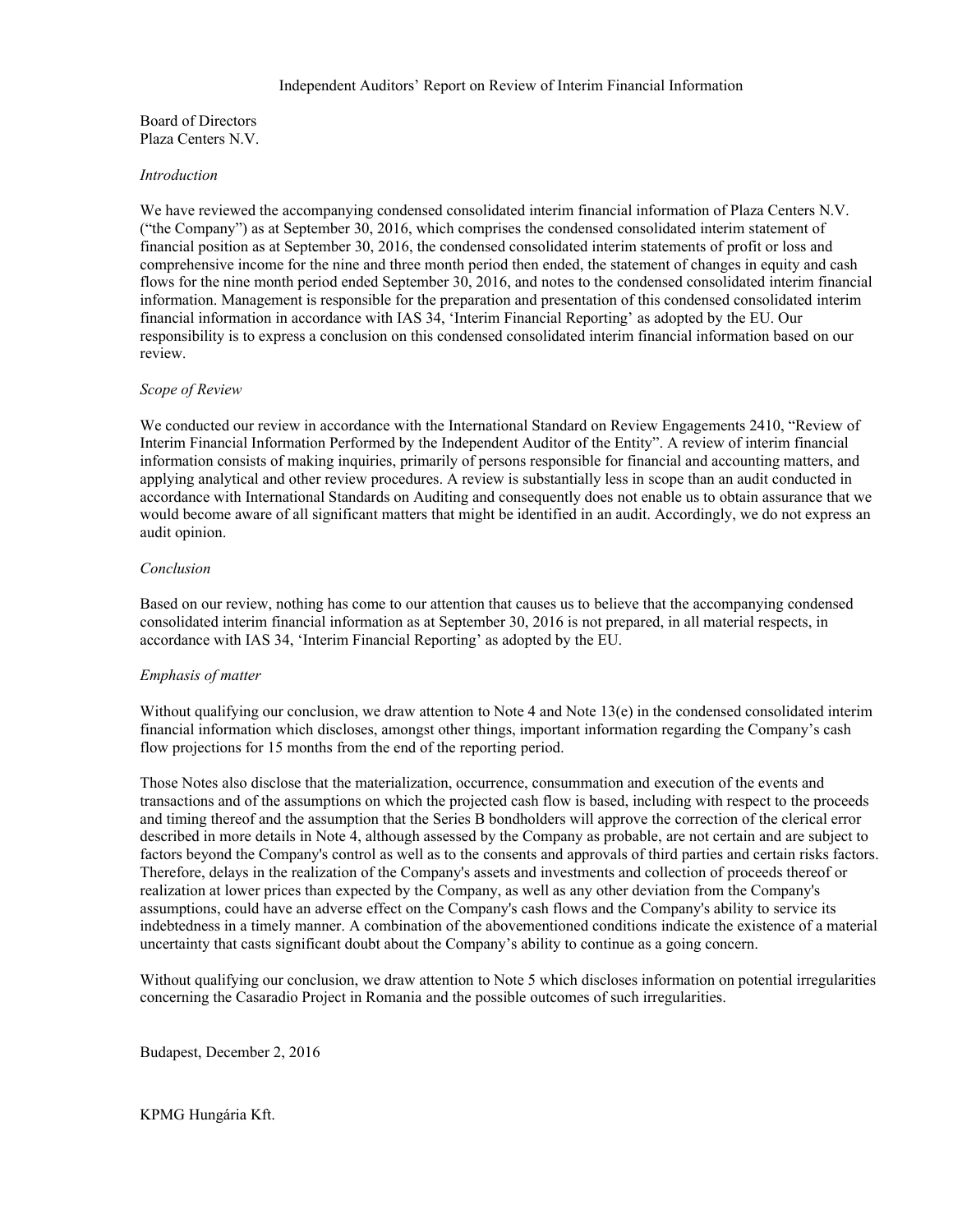# **Plaza Centers N.V. Condensed consolidated interim statement of financial position**

|                                                                                     |                                   | September 30,      | December 31,       |
|-------------------------------------------------------------------------------------|-----------------------------------|--------------------|--------------------|
|                                                                                     |                                   | 2016               | 2015               |
|                                                                                     |                                   | $\epsilon$ '000    | $\epsilon$ '000    |
|                                                                                     | <b>Note</b>                       | <b>Unaudited</b>   | <b>Audited</b>     |
| <b>ASSETS</b>                                                                       |                                   |                    |                    |
| Cash and cash equivalents                                                           |                                   | 20,226             | 15,659             |
| Restricted bank deposits                                                            |                                   | 8,988              | 4,774              |
| Trade receivables                                                                   | 12(c), 12(f)                      | 7,491              | 1,654              |
| Other receivables                                                                   |                                   | 1,208              | 1,350              |
| Prepayments and advances                                                            |                                   | 618                | 196                |
| <b>Total current assets</b>                                                         |                                   | 38,531             | 23,633             |
|                                                                                     |                                   |                    |                    |
| Trading property                                                                    | 5,12                              | 294,754            | 317,758            |
| Equity accounted investees                                                          | 12(b), 12(k), 12(l), 12(s), 13(f) | 41,277             | 40,608             |
| Loan to equity accounted investees                                                  |                                   |                    | 4,298              |
| Property and equipment                                                              |                                   | 2,409              | 2,480              |
| Related parties receivables                                                         | 11                                | 2,889              | 2,828              |
| Deferred taxes                                                                      |                                   | 23                 | 406                |
| <b>Total non-current assets</b>                                                     |                                   | 341,352            | 368,378            |
| <b>Total assets</b>                                                                 |                                   | 379,883            | 392,011            |
| <b>LIABILITIES AND SHAREHOLDERS' EQUITY</b>                                         |                                   |                    |                    |
| Interest bearing loans from banks                                                   | 12(j)                             | 10,509             | 31,891             |
| Debentures at amortized cost                                                        | 4,9,12(i)                         | 67,660             | 79,564             |
| Loan from equity accounted investees                                                | 12(b)                             | 14,391             |                    |
| Trade payables                                                                      |                                   | 4,781              | 2,223              |
| Related parties liabilities                                                         | 11                                | 246                | 109                |
| Derivatives                                                                         |                                   | 397                | 436                |
| Other liabilities                                                                   |                                   | 6,012              | 7,045              |
| <b>Total current liabilities</b>                                                    |                                   | 103,996            | 121,268            |
| <b>Non-current liabilities</b>                                                      |                                   |                    |                    |
| Interest bearing loans from banks                                                   |                                   | 73,341             | 70,621             |
| Debentures at amortized cost                                                        | 4,9,12(i)                         | 114,124            | 102,025            |
| Provisions                                                                          | 5                                 | 14,911             | 14,911             |
| Long term payables                                                                  | 12 <sub>o</sub>                   | 1,484              |                    |
| Derivatives                                                                         |                                   | 168                | 318                |
| <b>Total non-current liabilities</b>                                                |                                   | 204,028            | 187,875            |
|                                                                                     |                                   |                    |                    |
| <b>Equity</b>                                                                       |                                   |                    |                    |
| Share capital<br>Translation reserve                                                |                                   | 6,856<br>(28, 183) | 6,856<br>(27, 418) |
|                                                                                     |                                   | (20,706)           |                    |
| Capital reserve due to transaction with Non-controlling interests<br>Other reserves |                                   | 35,376             | (20,706)<br>35,376 |
| Share premium                                                                       |                                   | 282,596            | 282,596            |
| Retained losses                                                                     |                                   | (204, 846)         | (194, 602)         |
| Equity attributable to owners of the Company                                        |                                   | 71,093             | 82,102             |
| Non-controlling interests                                                           |                                   | 766                | 766                |
| <b>Total equity</b>                                                                 |                                   | 71,859             | 82,868             |
| <b>Total equity and liabilities</b>                                                 |                                   | 379,883            | 392,011            |
|                                                                                     |                                   |                    |                    |

**December 2, 2016 Date of approval of the Dori Keren David Dekel**

**financial statements Acting Chief Executive officer Director and Chairman of the**

**Audit Committee**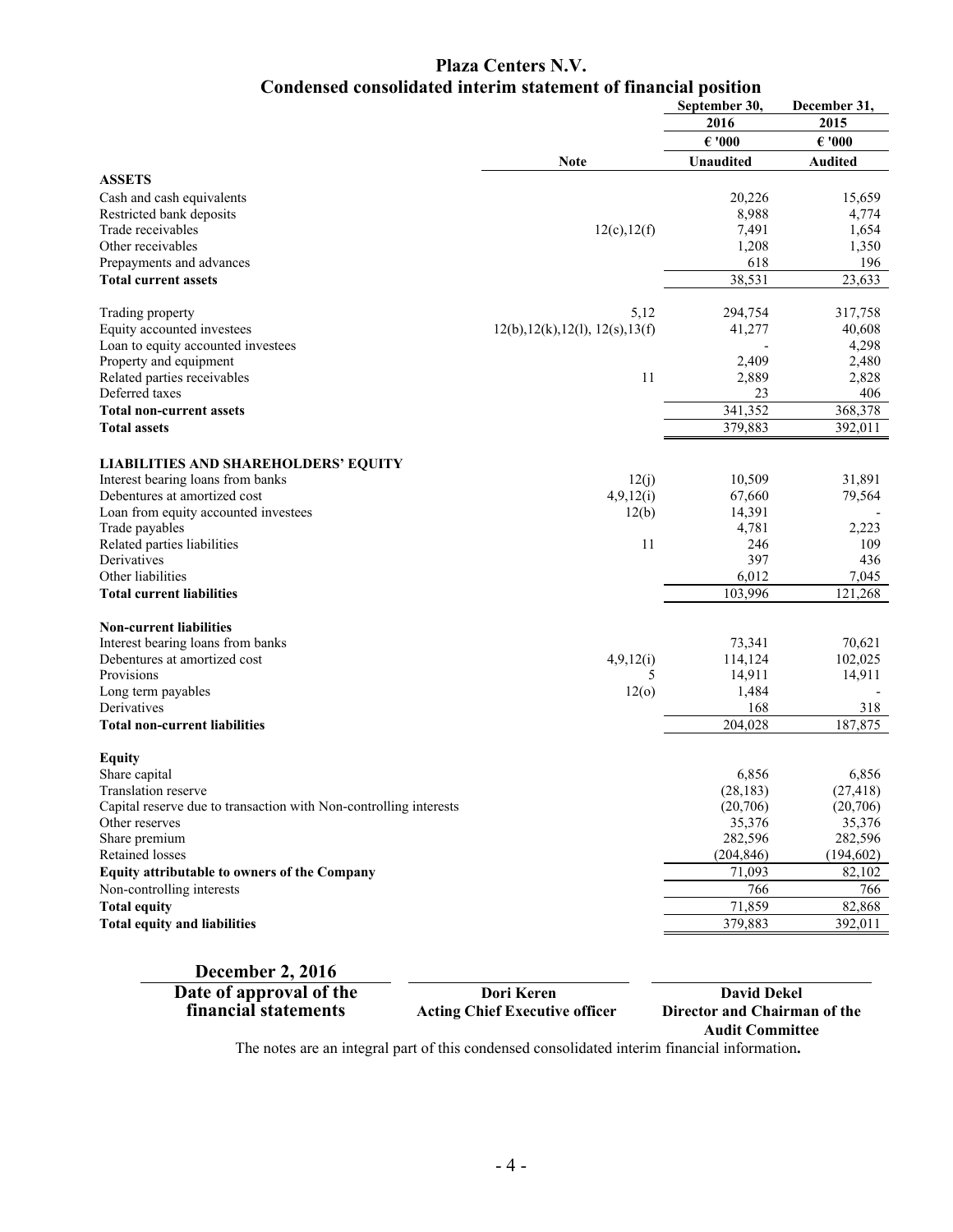# **Plaza Centers N.V. Condensed consolidated interim statement of profit or loss**

|                                                            |                             | For the three months<br>ended September 30 |                 | For the nine months<br>ended September 30, |                 |
|------------------------------------------------------------|-----------------------------|--------------------------------------------|-----------------|--------------------------------------------|-----------------|
|                                                            |                             | 2016                                       | 2015            | 2016                                       | 2015            |
|                                                            |                             | $\epsilon$ '000                            | $\epsilon$ '000 | $\epsilon$ '000                            | $\epsilon$ '000 |
|                                                            |                             |                                            | Unaudite        | Unaudite                                   | Unaudited       |
|                                                            | <b>Note</b>                 | <b>Unaudited</b>                           | d               | d                                          |                 |
| Revenue from disposal of Shopping Centerts                 | 12(a)                       |                                            |                 | 9,632                                      | 34,684          |
| Rental income                                              |                             | 3,842                                      | 4,417           | 12,251                                     | 14,202          |
| Revenues from entertainment centers                        |                             |                                            | 136             |                                            | 504             |
|                                                            |                             | 3,842                                      | 4,553           | 21,883                                     | 49,390          |
| Cost of Shopping Centers disposed                          | 12(a)                       |                                            | $\overline{a}$  | (9,632)                                    | (34, 684)       |
| Cost of operations                                         |                             | (1,274)                                    | (1,511)         | (3,796)                                    | (5,056)         |
| Cost of operations – entertainment centers                 |                             |                                            | (145)           |                                            | (631)           |
| Loss from disposal of Trading property SPV                 | 12(a)                       |                                            |                 | (355)                                      | (8, 802)        |
| <b>Gross profit</b>                                        |                             | 2,568                                      | 2,897           | 8,100                                      | 217             |
| Write-down of Trading Property                             | 12(t)                       | (3,641)                                    | (1,734)         | (3,641)                                    | (8, 495)        |
| Share in results of equity-accounted investees, net of tax | 12(b)                       | (930)                                      | 498             | 214                                        | 669             |
| Administrative expenses                                    |                             | (1, 429)                                   | (1,328)         | (4, 485)                                   | (5,271)         |
| Other income                                               | $12(c)$ , $12(d)$ , $12(f)$ | 10,497                                     | 331             | 13,329                                     | 6,898           |
| Other expenses                                             | 12 <sub>o</sub>             | (24)                                       |                 | (2, 345)                                   | (748)           |
| <b>Results from operating activities</b>                   |                             | 7,041                                      | 664             | 11,172                                     | (6,730)         |
| Finance income                                             |                             | 90                                         | 16,629          | 3,459                                      | 20,423          |
| Finance costs                                              | 12(e)                       | (11, 111)                                  | (7,780)         | (24, 408)                                  | (39, 920)       |
| Net finance costs                                          |                             | (11, 021)                                  | 8,849           | (20, 949)                                  | (19, 497)       |
| Profit (loss) before income tax                            |                             | (3,980)                                    | 9,513           | (9,777)                                    | (26, 227)       |
| Income tax expense                                         |                             | (201)                                      | (99)            | (467)                                      | (352)           |
| Profit (loss) for the period                               |                             | (4, 181)                                   | 9,414           | (10, 244)                                  | (26, 579)       |
| Profit (loss) attributable to:                             |                             |                                            |                 |                                            |                 |
| Owners of the Company                                      |                             | (4,181)                                    | 9,414           | (10,244)                                   | (26, 579)       |
| <b>Earnings per share</b>                                  |                             |                                            |                 |                                            |                 |
| Basic and diluted earnings (loss) per share (in EURO)      | 12(r)                       | (0.61)                                     | 1.37            | (1.49)                                     | (3.88)          |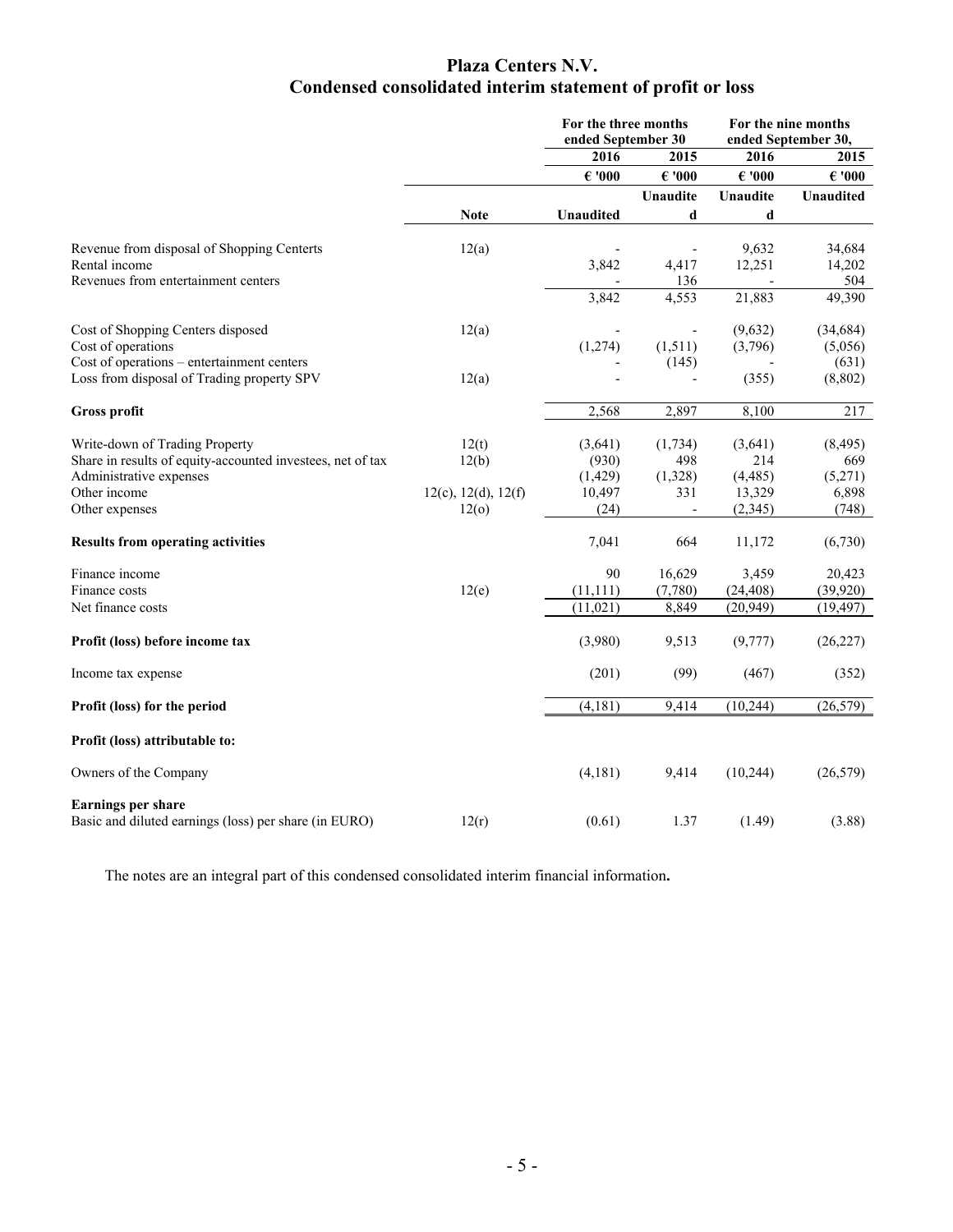# **Plaza Centers N.V. Condensed consolidated interim statement of comprehensive income**

|                                                                                 | For the three months<br>ended September 30, |                  |                  | For the nine months<br>ended September 30, |
|---------------------------------------------------------------------------------|---------------------------------------------|------------------|------------------|--------------------------------------------|
|                                                                                 | 2016                                        | 2015             | 2016             | 2015                                       |
|                                                                                 | $\epsilon$ '000                             | $\epsilon$ '000  | $\epsilon$ '000  | $\epsilon$ '000                            |
|                                                                                 | <b>Unaudited</b>                            | <b>Unaudited</b> | <b>Unaudited</b> | <b>Unaudited</b>                           |
| <b>Profit (loss) for the period</b>                                             | (4,181)                                     | 9,414            | (10,244)         | (26, 579)                                  |
| Other comprehensive income                                                      |                                             |                  |                  |                                            |
| Items that are or may be reclassified subsequently to profit or loss:           |                                             |                  |                  |                                            |
| Foreign currency translation differences - foreign operation (Equity accounted) |                                             |                  |                  |                                            |
| investees)                                                                      | 84                                          | (1,023)          | (765)            | 1,258                                      |
| Foreign currency translation differences- foreign operations (trading           |                                             |                  |                  |                                            |
| properties) – reclassified to profit or loss                                    |                                             |                  |                  | 6,516                                      |
| Foreign currency translation differences - foreign operation (trading property) |                                             |                  |                  | 1,077                                      |
| Other comprehensive income (loss) for the period, net of income tax             | 84                                          | (1,023)          | (765)            | 8,851                                      |
| Total comprehensive income (loss) for the period, net of tax                    | (4,097)                                     | 8,391            | (11,009)         | (17, 728)                                  |
| Total comprehensive income (loss) attributable to:                              |                                             |                  |                  |                                            |
| Owners of the Company                                                           | (4,097)                                     | 8,391            | (11,009)         | (17, 822)                                  |
| Non-controlling interests                                                       |                                             |                  |                  | 94                                         |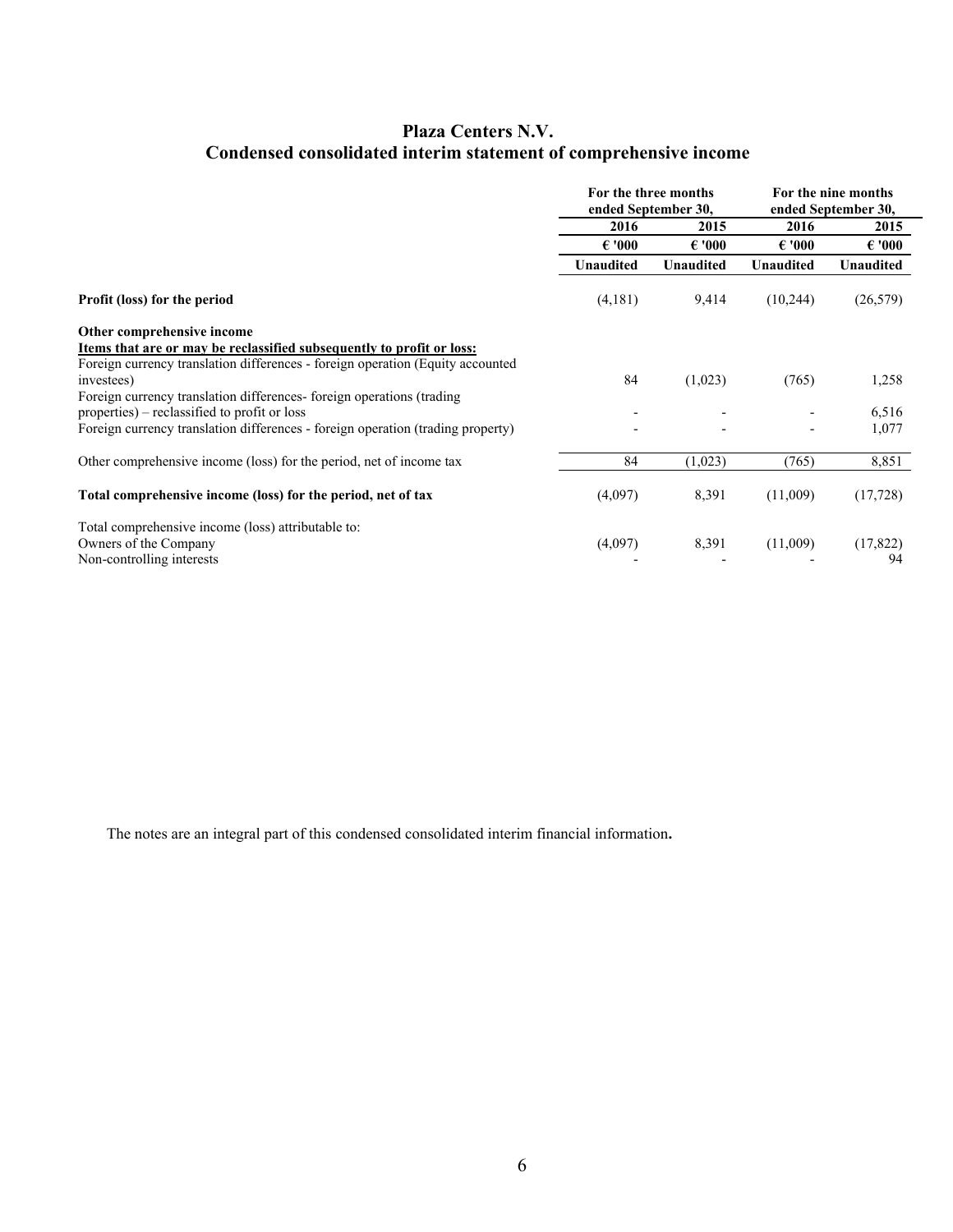|                                                               | <b>Plaza Centers N.V.</b> |  |  |
|---------------------------------------------------------------|---------------------------|--|--|
| Condensed consolidated interim statement of changes in equity |                           |  |  |

|                                           | <b>Attributable to owners of the Company</b> |                          |                              |                               |                                                                                                                          |                    |           |                                  |                 |
|-------------------------------------------|----------------------------------------------|--------------------------|------------------------------|-------------------------------|--------------------------------------------------------------------------------------------------------------------------|--------------------|-----------|----------------------------------|-----------------|
|                                           | <b>Share</b><br>capital                      | <b>Share</b><br>Premium  | Other<br>capital<br>reserves | <b>Translation</b><br>Reserve | Capital reserve<br>from acquisition of<br>Non-controlling<br>interests without a<br>change in control<br>$\epsilon$ '000 | Retained<br>losses | Total     | Non-<br>controlling<br>interests | Total<br>equity |
| Balance at December 31, 2015 (audited)    | 6,856                                        | 282,596                  | 35,376                       | (27, 418)                     | (20,706)                                                                                                                 | (194, 602)         | 82,102    | 766                              | 82,868          |
| Total comprehensive loss                  |                                              | $\overline{\phantom{a}}$ |                              | (765)                         |                                                                                                                          | (10,244)           | (11,009)  | $\overline{\phantom{a}}$         | (11,009)        |
| Balance at September 30, 2016 (unaudited) | 6,856                                        | 282,596                  | 35,376                       | (28, 183)                     | (20,706)                                                                                                                 | (204, 846)         | 71,093    | 766                              | 71,859          |
| Balance at December 31, 2014 (audited)    | 6,856                                        | 282,596                  | 35,340                       | (36, 699)                     | (20,706)                                                                                                                 | (148, 486)         | 118,901   | 672                              | 119,573         |
| Total comprehensive income (loss)         |                                              | $\overline{\phantom{a}}$ |                              | 8,757                         | $\overline{\phantom{0}}$                                                                                                 | (26, 579)          | (17, 822) | 94                               | (17, 728)       |
| Balance at September 30, 2015 (unaudited) | 6,856                                        | 282,596                  | 35,340                       | (27, 942)                     | (20,706)                                                                                                                 | (175,065)          | 101,079   | 766                              | 101,845         |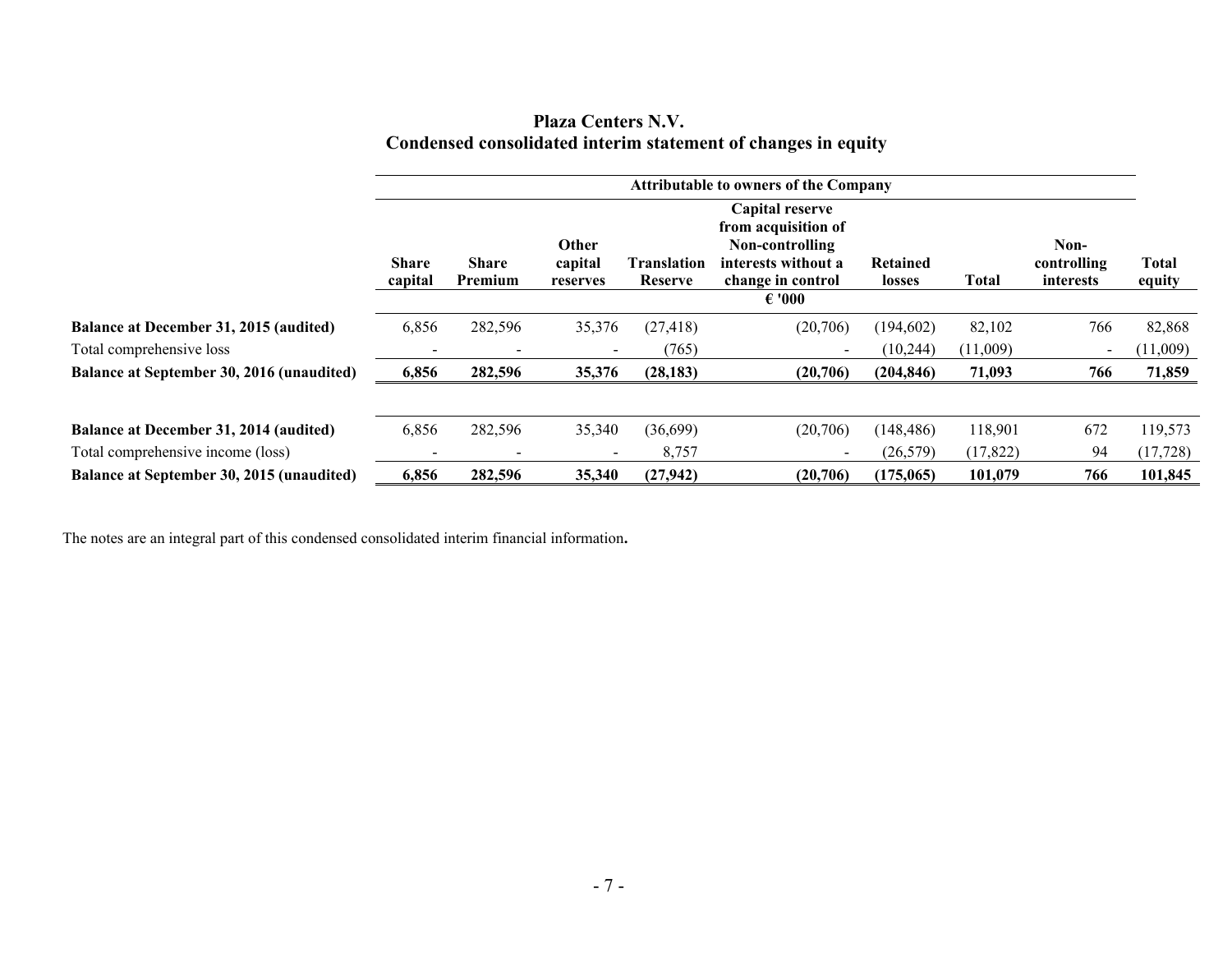# **Plaza Centers N.V. Condensed consolidated interim statement of cash flows**

|                                                                           | For the nine months<br>ended September 30, |                  |  |
|---------------------------------------------------------------------------|--------------------------------------------|------------------|--|
|                                                                           | 2016                                       | 2015             |  |
|                                                                           | $\epsilon$ '000                            | $\epsilon$ '000  |  |
|                                                                           | Unaudited                                  | <b>Unaudited</b> |  |
| <b>Cash flows from operating activities</b>                               |                                            |                  |  |
| Loss for the period                                                       | (10, 244)                                  | (26, 579)        |  |
| Adjustments necessary to reflect cash flows used in operating activities: |                                            |                  |  |
| Depreciation and impairment of property and equipment                     | 50                                         | 177              |  |
| Net finance costs                                                         | 20,949                                     | 19,497           |  |
| Share of profit of equity-accounted investees, net of tax                 | (214)                                      | (669)            |  |
| Income tax expense                                                        | 467                                        | 352              |  |
|                                                                           | 11,008                                     | (7,222)          |  |
| Changes in:                                                               |                                            |                  |  |
| Trade receivables                                                         | (4,480)                                    | 381              |  |
| Other accounts receivable                                                 | (448)                                      | (3,715)          |  |
| Trading property                                                          | 455                                        | 26,239           |  |
| Equity accounted investees - net investments                              | 17,755                                     | 526              |  |
| Trade payables                                                            | 4,148                                      | (528)            |  |
| Other liabilities and related parties liabilities                         | 2,660                                      | (4,219)          |  |
|                                                                           | 20,090                                     | 18,684           |  |
| Interest received                                                         | 34                                         | 68               |  |
| Interest paid                                                             | (11,788)                                   | (13, 883)        |  |
| Taxes paid                                                                | (84)                                       | (82)             |  |
| Net cash from operating activities                                        | 19,260                                     | (2, 435)         |  |
| <b>Cash flows from investing activities</b>                               |                                            |                  |  |
| Purchase of property and equipment                                        |                                            | (3)              |  |
| Proceeds from sale of property and equipment                              | 23                                         | 1,198            |  |
| Sale of held for trading marketable debt securities                       |                                            | 2,227            |  |
| Purchase of held for trading marketable debt securities                   |                                            | (825)            |  |
| Net cash from (used in) investing activities                              | 23                                         | 2,597            |  |
|                                                                           |                                            |                  |  |
| <b>Cash flows from financing activities</b>                               |                                            |                  |  |
| Cash inflow (outflow) from foreign exchange derivatives                   | 510                                        | (342)            |  |
| Changes in restricted cash                                                | (4,688)                                    | 866              |  |
| Repayment of debentures at amortized cost                                 | (12,622)                                   | (6,585)          |  |
| Proceeds from loans from banks and financial institutions                 | 4,350                                      |                  |  |
| Repayment of interest bearing loans from banks                            | (2,266)                                    | (11,901)         |  |
| Net cash used in financing activities                                     | (14,716)                                   | (17,962)         |  |
| Increase (Decrease) in cash and cash equivalents                          | 4,567                                      | (17,800)         |  |
| Cash and cash equivalents at 1 of January                                 | 15,659                                     | 33,363           |  |
| Effect of exchange rate fluctuations on cash held                         |                                            | 272              |  |
| Cash and cash equivalents at 30 of September                              | 20,226                                     | 15,835           |  |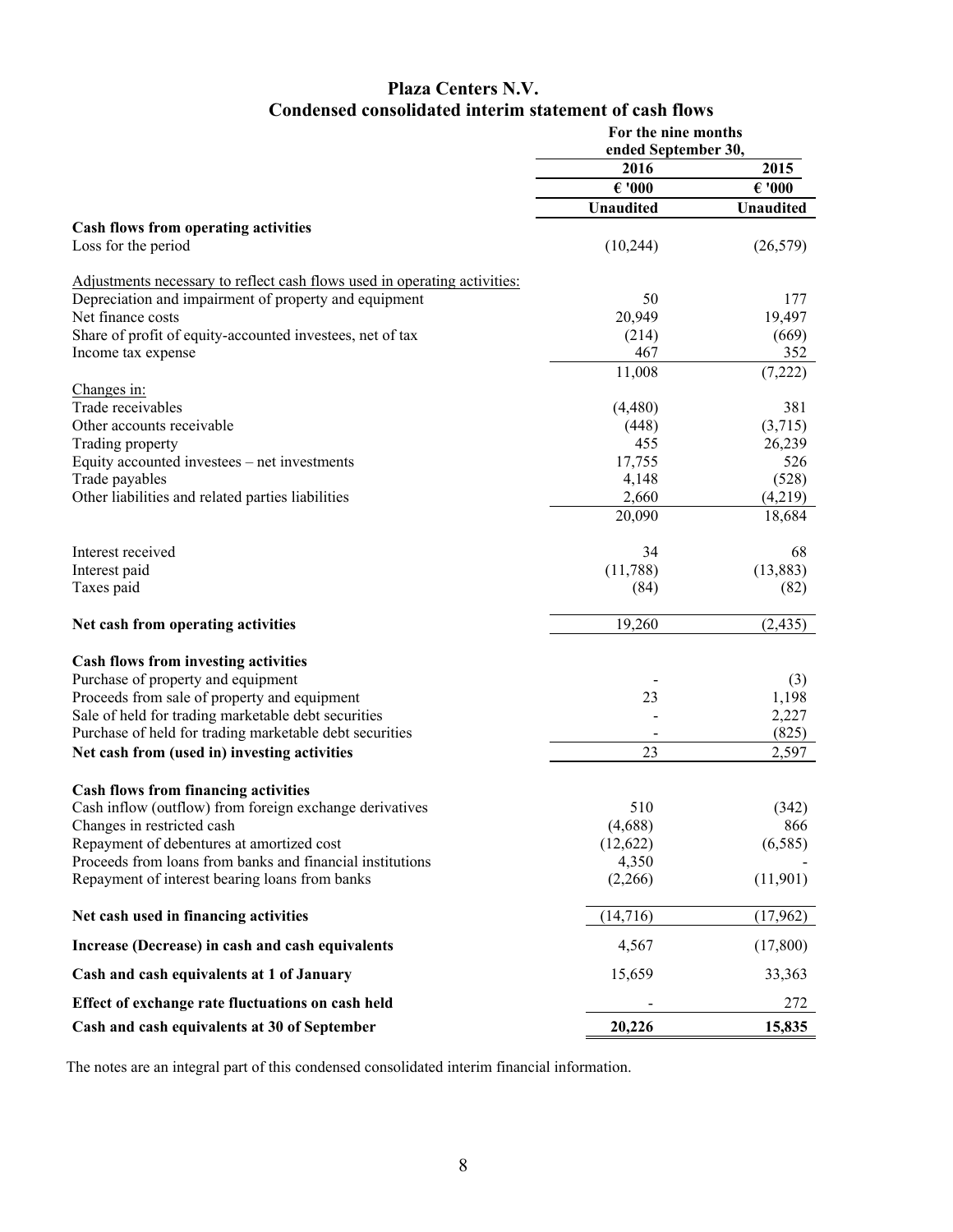# **1. Reporting entity**

Plaza Centers N.V. ("the Company") was incorporated and is registered in the Netherlands. The Company's registered office is at Prins Hendrikkade 48-S, 1012AC, Amsterdam, the Netherlands. The Company conducts its activities in the field of establishing, operating and selling of shopping and entertainment centers, as well as other mixed-use projects (retail, office, residential) in Central and Eastern Europe (starting 1996) and India (from 2006).

The Company is listed on the Main Board of the London Stock Exchange ("LSE"), the Warsaw Stock Exchange ("WSE") and the Tel Aviv Stock Exchange ("TASE").

The Company's immediate parent company is Elbit Ultrasound (Luxembourg) B.V. / S.à r.l. ("EUL"), which holds 44.9% of the Company's shares, as at the end of the reporting period. The Company regards Elbit Imaging Limited ("EI") as the ultimate parent company.

The condensed consolidated interim financial information of the Company as at September 30,2016 and for the nine months then ended comprise the Company and its subsidiaries (together referred to as the "Group") and the Group's interests in joint ventures.

The consolidated financial statements of the Group as at and for the year ended December 31,2015 are available on the Company's website ([www.plazacenters.com](http://www.plazacenters.com/)) and also upon request from the Company's registered office.

During the nine months' period ended September 30, 2016, no changes occurred in the Company's holdings, with the exceptions as described in notes  $12(a)$ ,  $12(c)$  and  $(12(d))$  of this report.

# **2. Basis of accounting**

This condensed consolidated interim financial information has been prepared in accordance with IAS 34 Interim Financial Reporting, as adopted by the EU. It does not include all of the information required for a complete set of IFRS financial statements, and should be read in conjunction with the annual Consolidated Financial Statements of the Group as at and for the year ended December 31, 2015.

However, selected explanatory notes are included to explain events and transactions that are significant to an understanding of the changes in the Group's financial position and performance since the last annual consolidated financial statements as at and for the year ended December 31, 2015.

This condensed consolidated interim financial information was authorized for issue by the Company's Board of Directors on December 2, 2016.

# **3. Use of judgements and estimates**

In preparing this condensed consolidated interim financial information, management has made judgements, estimates and assumptions that affect the application of accounting policies and the reported amounts of assets and liabilities, income and expense. Actual results may differ from these estimates.

In preparing this condensed consolidated interim financial information, the significant judgments made by management in applying the Group's accounting policies and the key sources of estimation uncertainty were principally the same as those that applied to the consolidated financial statements as at and for the year ended December 31, 2015. Refer also to note 4 below for significant estimations performed.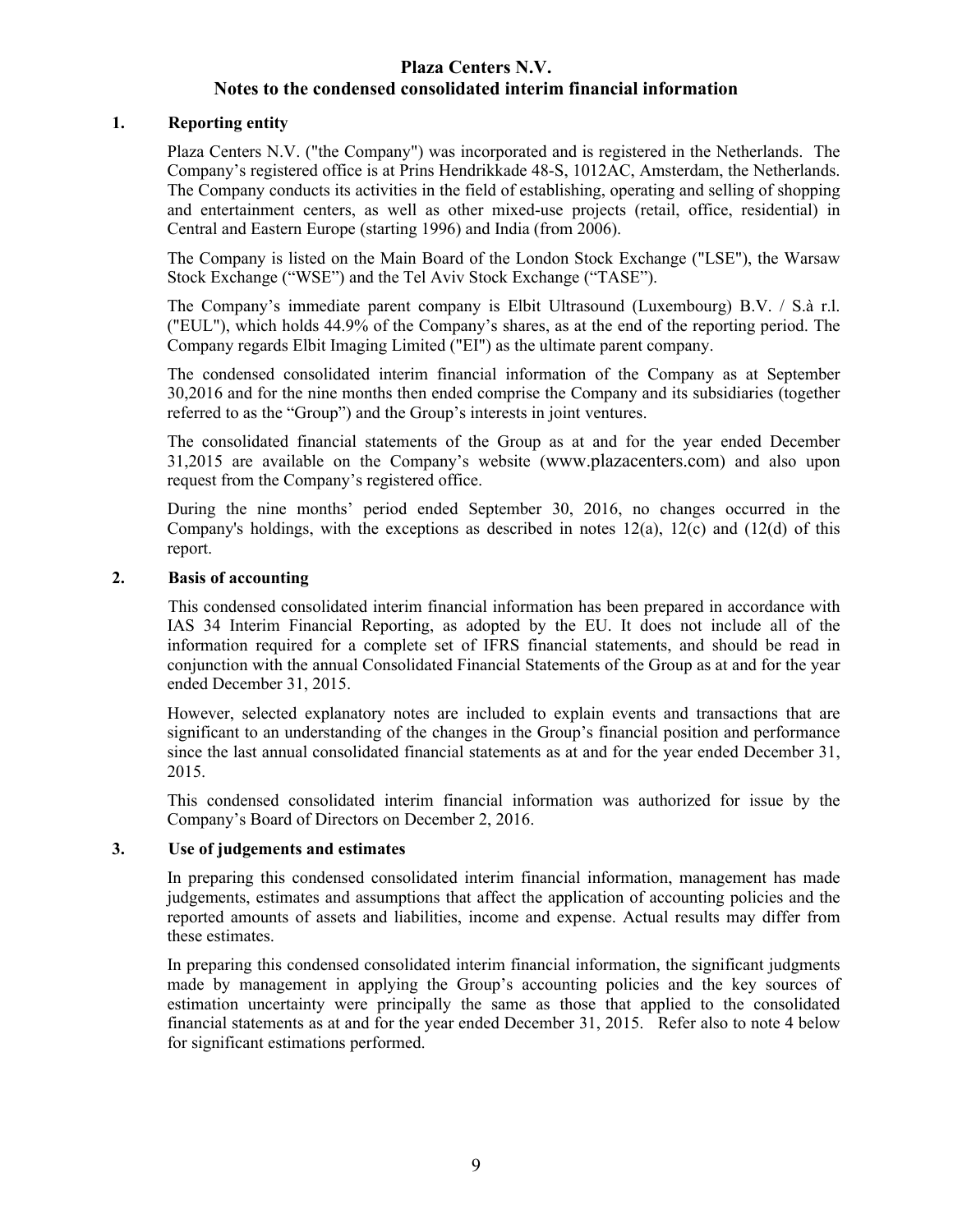### **4 Going concern and liquidity position of the Company**

The condensed consolidated interim financial information has been prepared on a going concern basis, which assumes that the Group will be able to meet the mandatory repayment terms of its banking facilities and its debentures. Following the closing of the Company's restructuring plan ("the Plan" in this note), the Company's condensed consolidated interim financial information includes liabilities to bondholders in the aggregate principal amount of EUR 192 million.

### Status as of September 30, 2016

According to the Plan, if until December 1, 2016 the Company manages to repay its principal of debentures in the amount of NIS 434 million (EUR 103 million), then the remaining principal payments shall be deferred for an additional year ("the Deferral"). Since the Plan entered into effect, until September 30, 2016, the Company has repaid circa NIS 143 million (EUR 34 million at September 30, 2016 exchange rate) out of the debentures to its bondholders. The remaining NIS 291 million (EUR 69 million) of the bonds principal, together with the interest of approximately NIS 13.5 million (EUR 3.2 million) are still to be paid up to December 1, 2016, in order for the Company to achieve the abovementioned condition in the Plan.

Since part of the series B debentures are held in treasury (refer to note  $12(i)$ ), the total required net principal repayment in 2016 in order to achieve the Deferral would be NIS 284 million (EUR 68 million). Accordingly, the amount of EUR 68 million is presented as part of current liabilities in the condensed consolidated interim statement of financial position as events after the reporting period are not affecting the presentation of the liabilities to bondholders.

### Developments after the reporting period

The Company is in active negotiations on several disposal transactions with a total estimated EUR 71 million of expected net proceeds to the Company and, although there is no certainty that the transactions will be completed, it is expected that the closing of these transactions will take place within a few months after December 1, 2016.

As the accelerated repayment schedule would have added significant pressure to the Company's liquidity, in light of the delays in the realization of certain assets, the Company sought and received from its bondholders a relaxation of the terms of the early prepayment required to maintain the extended repayment schedule. On November 29, 2016, the amendments were approved by the bondholders ("Amended Plan). Refer to note  $13(e)$  for further details on the terms of the Amended Plan.

As described in note 13(e) the Company intends to amend the clerical error in the Series B notes ("Proposed Revised Amended Plan"), and to bring it to the votes of Series B bondholders. The Company believes that such amendment will be approved by the Series B bondholders. Accordingly, the Company's plans are based on the "Proposed Revised Amended Plan" in terms of which, if until April 1, 2017 the Company manages to repay its principal of debentures in the amount of NIS 382 million (EUR 91 million), then the remaining principal payments shall be deferred for an additional year ("the Deferral"). Since the Plan entered into effect, until September 30, 2016, the Company has repaid circa NIS 143 million (EUR 34 million) out of the debentures.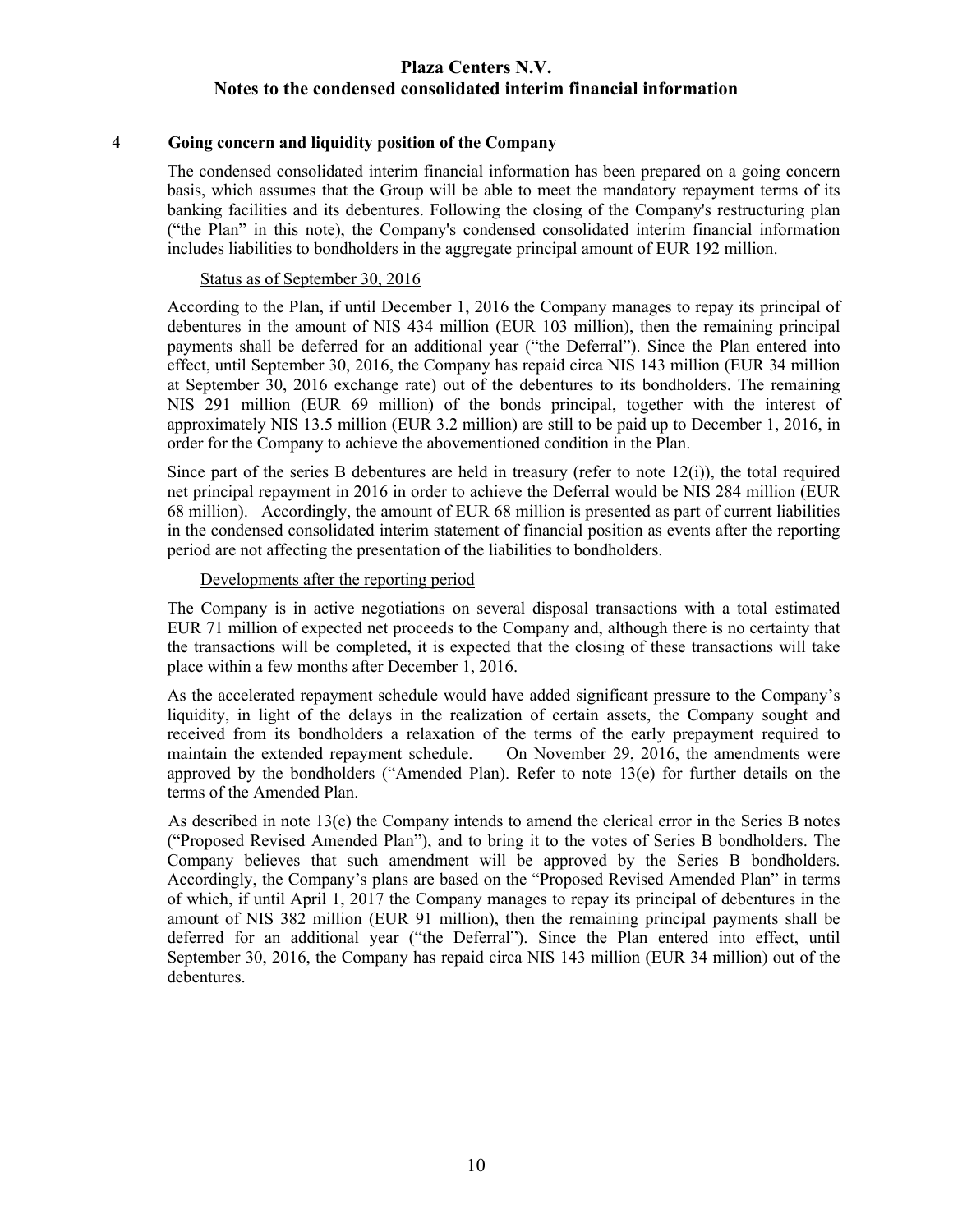### **4 Going concern and liquidity position of the Company (cont.)**

The remaining NIS 239 million (EUR 57 million) of the bonds principal, together with the interest of approximately NIS 27 million (EUR 6.5 million) are still to be paid up to April 1, 2017, if the Company is to achieve the abovementioned condition in the proposed revised Amended Plan.

Achieving this condition depends on the Series B bondholders approving the correction of the clerical error and, to a considerable degree, on the Group's ability to dispose assets and collect cash proceeds to have available at least of EUR 45.7 million by April 1, 2017 ("the Minimum Net Amount"), as described below.

If the Company does not receive the approval for the correction of the clerical error from the Series B bondholders, the company would have to repay NIS 251 million (EUR 60 million) of the bonds principal, together with the interest of approximately EUR 6.5 million by April 1, 2017 in order for the Company to achieve the abovementioned condition in the Proposed Revised Amended Plan.

If the Company is unable to achieve the abovementioned Deferral by April 1, 2017, then the mandatory principal repayment and interest due in April 2017 through June 2017 and December 2017 will be EUR 43 and 69 million respectively (these amounts do not consider any early repayments due to future asset sales).

Management of the Company estimates that without the achievement of the abovementioned target, it is doubtful whether such flow of payments can be performed.

The Company's primary objective is to obtain the Deferral, and to collect the Minimum Net Amount.

The following table reflects the Company's approved business plan until December 31, 2017 and sets forth the cash flow forecast of the Company in order to achieve the abovementioned repayments as they fall due:

|                                                                    | <b>Expected cash flow (in MEUR)</b>             |                                         |  |  |
|--------------------------------------------------------------------|-------------------------------------------------|-----------------------------------------|--|--|
|                                                                    | In the three months ending<br>December 31, 2016 | In the year ending<br>December 31, 2017 |  |  |
| Opening balance of consolidated cash (1)                           | 29.2                                            | 15.8                                    |  |  |
| Sources of cash during the period                                  |                                                 |                                         |  |  |
| Net proceeds from disposal of operating shopping centers (2)       |                                                 | 91.9                                    |  |  |
| Proceeds from disposal of plots held (3)                           | 3.6                                             | 22.1                                    |  |  |
| Net operating income from shopping centers (4)                     | 3.1                                             | 6.8                                     |  |  |
| Other Income                                                       | $\overline{\phantom{a}}$                        | 1.1                                     |  |  |
| Total sources expected                                             | 35.9                                            | 137.7                                   |  |  |
| Uses of cash during the period                                     |                                                 |                                         |  |  |
| Principal repayment of debentures (5)                              | (12.6)                                          | (90.4)                                  |  |  |
| Interest repayment of debentures                                   | (3.3)                                           | (9.8)                                   |  |  |
| Expected liabilities to be settled                                 | (1.5)                                           |                                         |  |  |
| Repayment of bank facilities in subsidiaries (principal +interest) | (1.2)                                           | (3.1)                                   |  |  |
| General and administrative expenses                                | (1.5)                                           | (4.0)                                   |  |  |
| Total uses expected                                                | (20.1)                                          | (107.3)                                 |  |  |
| Closing balance of consolidated cash (6)                           | 15.8                                            | 30.4                                    |  |  |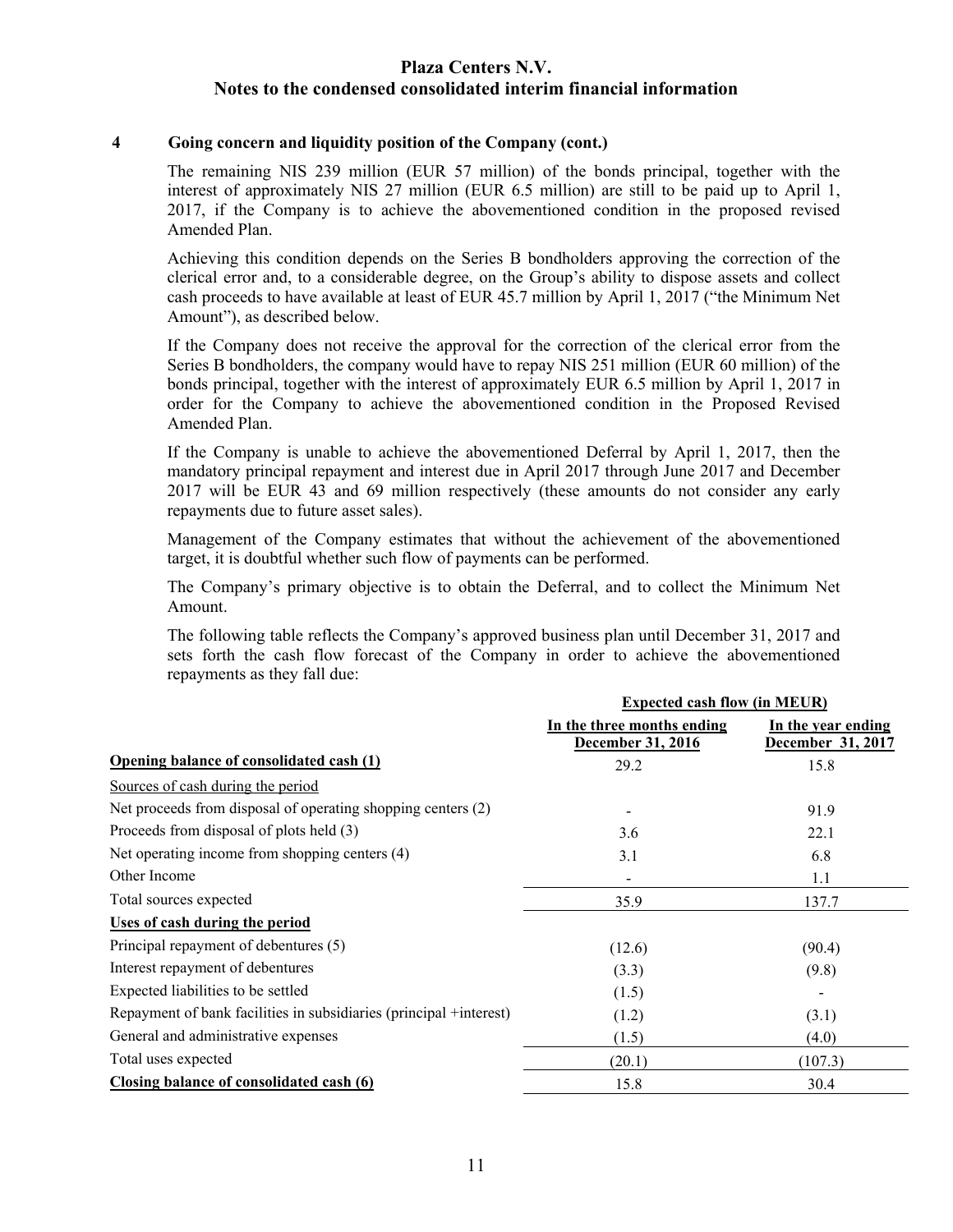### **4 Going concern and liquidity position of the Company (cont.)**

- (1) Opening balance as appears in this condensed consolidated interim statement of financial position, including restricted cash (which will be released upon the disposal of the operating shopping centers).
- (2) 2017 expected from the sale of Suwalki Plaza, Torun Plaza and Belgrade Plaza (Visnjicka project).
- (3) 2017 The Company expects extensive disposal of its plots held in CEE.
- (4) In 2017 Net Operating Income is generated from the Torun Plaza shopping center until its estimated sale in the second half of 2017.
- (5) 2016 amount is based partially on the Riga proceeds, and partially on forecast disposal proceeds, from which the Company is obliged to pay 75% to bondholders. 2017 – including the necessary amount of EUR 44.4 million to be paid by the Company by April 1, 2017 for achieving the one year principal repayment deferral according to the agreement with bondholders.
- (6) 2016 Circa EUR 10 million of restricted cash. 2017 immaterial restricted cash amounts.

It should be noted, that the projected cash flow is based on the assumption that the Series B bondholders will approve the correction of the clerical error referred to above and that therefore the company will be able to reduce the minimum early prepayment amount as described above as well as on the Company's other forward-looking plans, assumptions, estimations, predictions and evaluations which rely on the information known to the Company at the time of the approval of this condensed consolidated interim financial information (collectively, the "Assumptions").

The materialization, occurrence, consummation and execution of the events and transactions and of the assumptions on which the projected cash flow is based, including with respect to the proceeds and timing thereof and the assumption that the Series B bondholders will approve the correction of the clerical error referred to above, although assessed by the Company as probable, are not certain and are subject to factors beyond the Company's control as well as to the consents and approvals of third parties and certain risks factors. Therefore, delays in the realization of the Company's assets and investments and collection of proceeds thereof or realization at lower prices than expected by the Company, as well as any other deviation from the Company's Assumptions, could have an adverse effect on the Company's cash flows and the Company's ability to service its indebtedness in a timely manner.

A combination of the abovementioned conditions, indicate the existence of a material uncertainty that casts significant doubt about the Company's ability to continue as a going concern.

# **5 Casa radio note**

# a. General

In 2006 the Company entered into an agreement according to which it acquired 75% interest in a company ("Project SPV") which under a Public-Private Partnership agreement ("PPP") with the Government of Romania is to develop the Casa radio site in central Bucharest ("Project"). After signing the PPP agreement, the Company holds indirectly 75% of the shares in the Project SPV, the remaining 25% are held by the Romanian authorities (15%) and another third party (10%).

As part of the PPP, the Project SPV was granted with development and exploitation rights in relation to the site for a period of 49 years, starting December 2006. As part of its obligations under the PPP, the Project SPV has committed to construct a Public Authority Building ("PAB") measuring approximately 11.000 square meters for the Romanian Government at its own cost.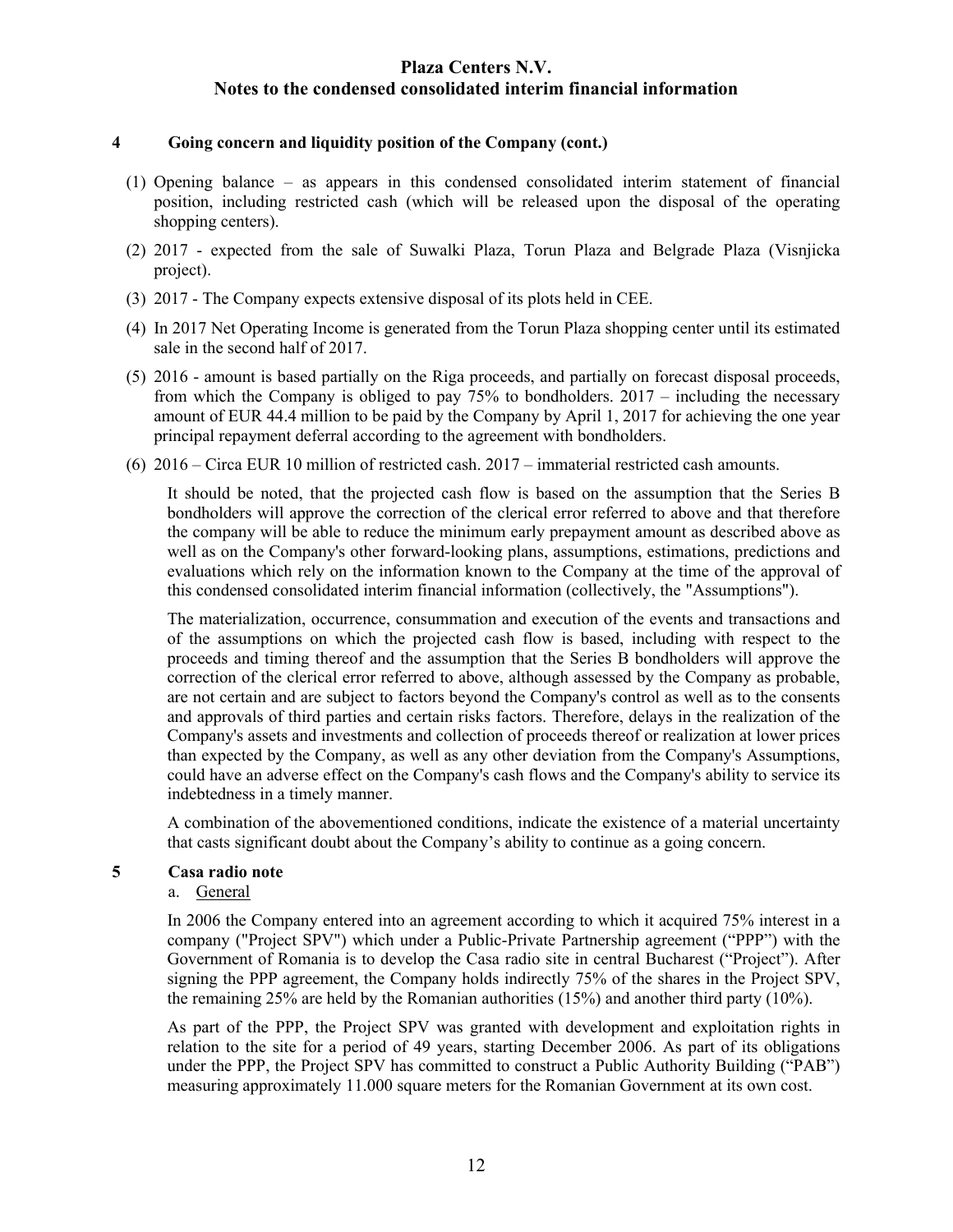# **5 Casa radio note (cont.)**

Large scale demolition, design and foundation works were performed on the construction site which amounted to circa EUR 85 million until 2010, when current construction and development were put on hold due to lack of progress in the renegotiation of the PPP Contract with the Authorities (refer to point c below) and the Global financial crisis. These circumstances (and mainly the avoidance of the Romanian Authorities to deal with the issues specified below) caused the Project SPV to not meet the development timeline of the Project, as specified in the PPP. However, the Company is in the opinion that it has sufficient justifications for the delays in this timeline, as generally described below.

### b. Obtaining of the Detailed Urban Plan ("PUD") permit

The Project SPV obtained the PUD related to this project in September 2012. Furthermore, on 13 December 2012, the Court took note of the waiver of the claim submitted by certain plaintiffs and rejected the litigation aiming to cancel the approval of the Zonal Urban Plan ("PUZ") related to the Project. The court decision is irrevocable.

As the PUD is based on the PUZ, the risk that the PUD would be cancelled as a result of the cancellation of the PUZ was removed following the date when the PUZ was cleared in court on December 13, 2012.

### c. Discussions with Authorities on construction time table deferral

As a result of point b above, following the Court decision, the Project SPV was required to submit a request for building permits within 60 days from the approval date of the PUZ/PUD and commence development of its project within 60 days after obtaining the building permit.

However, due to substantial differences between the approved PUD and stipulations in the PPP Contract as well as changes in the EU directives concerning buildings used by Public Authorities, and in order to ensure a construction process that will be adjusted to current market conditions, the Project SPV started preliminary discussions with the Romanian Authorities (which is both a shareholder of the Project SPV and a party to the PPP) regarding the future development of the project.

The Project SPV also officially notified the Romanian Authorities of its wish to renegotiate the existing PPP contract on items such as time table, structure and milestones (e.g., the construction of the Public Authority Building ("PAB"), whose' estimated costs are provisioned for in this interim financial information- refer to paragraph e below). The Company estimates that although there is no formal obligation for the Romanian Authorities to renegotiate the PPP agreement, such obligation is expressly provided for the situation when extraordinary economic circumstances arise.

#### d. Co-operation with the Romanian Authorities regarding potential irregularities

The Board and Management have become aware of certain issues with respect to certain agreements that were executed in the past in connection with the Project. In order to address this matter, the Board has appointed the chairman of the Audit Committee to investigate the matters internally and have also appointed independent law firms to perform an independent review of the matters raised.

The Company has approached and is co-operating fully with the relevant Romanian Authorities regarding the matters that have come to its attention and it has submitted its findings in March 2016 to the Romanian Authorities. As this process is still on-going, the Company in unable to comment on any details related to this matter. Management is currently unable to estimate (based on legal advice received) any impact on the carrying value of the Project potentially resulting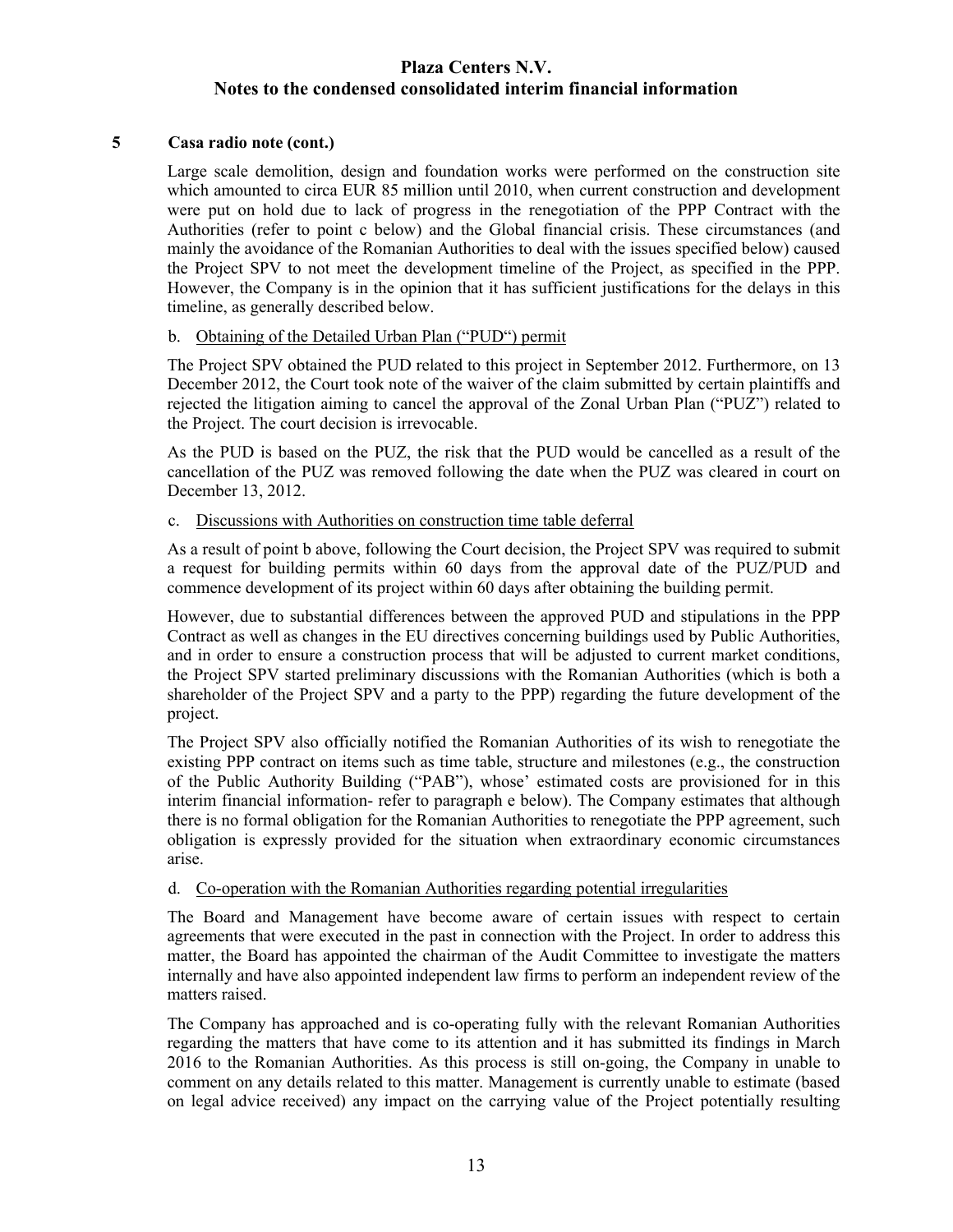from this this matter.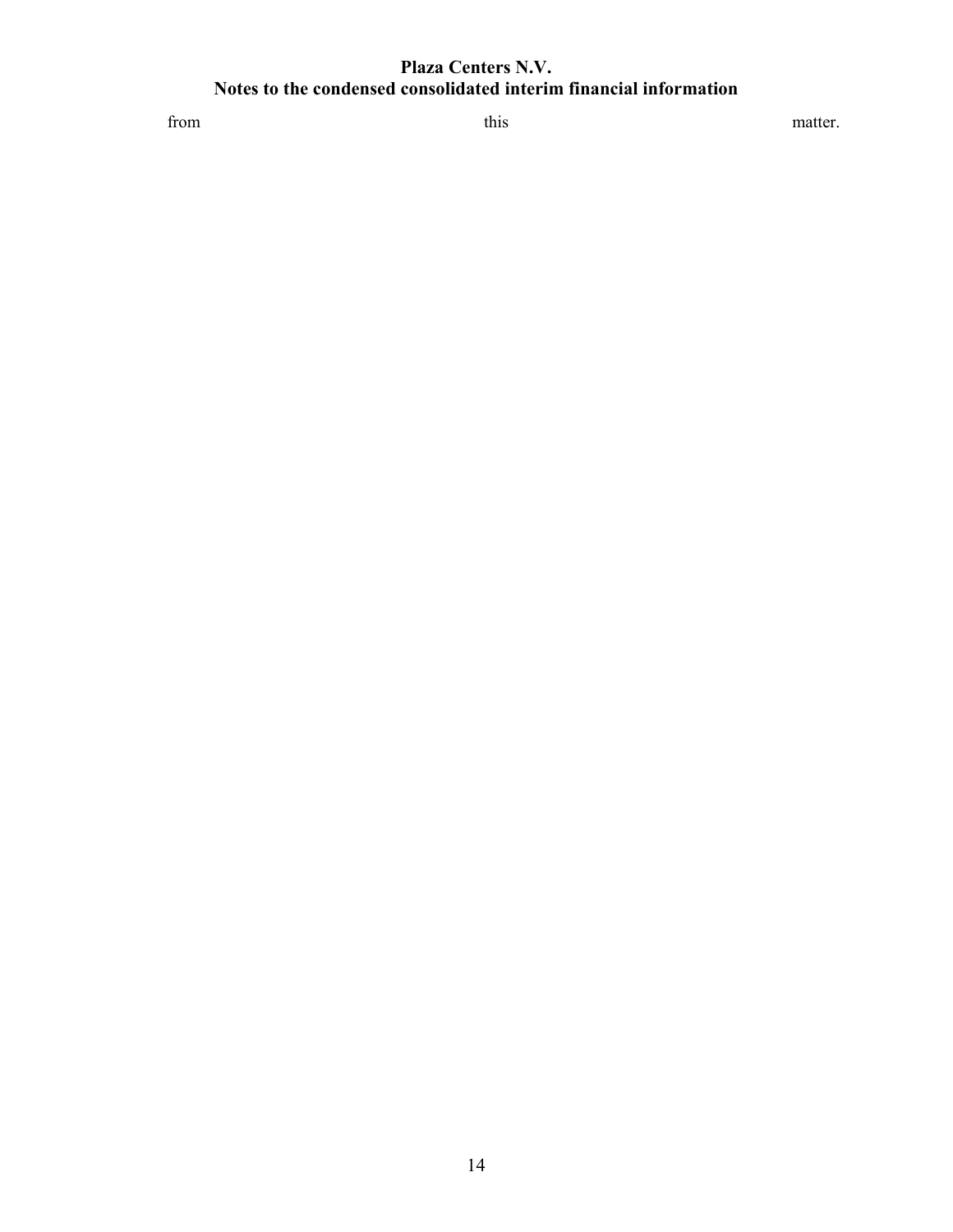# **5 Casa radio note (cont.)**

# e. Provision in respect of PAB

As mentioned in point a above, when the Company entered into an agreement to acquire 75% interest in the Project SPV it assumed a commitment to construct the PAB at its own costs for the benefit of the Romanian Government. Consequently, the Company had recorded a provision in the amount of EUR 17.1 million in respect of the construction of the PAB.

The Company utilized the amount of EUR 1.5 million out of this provision, and in 2015 a reduction in the provision in the amount of EUR 0.6 million was recorded in order to reflect updated budget changes in respect of the PAB.

Management believes that the current level of provision is an appropriate estimation in the current circumstances. Upon reaching concrete agreements with Authorities, the Company will be able to further update the provision.

### f. Summary

The circumstances described in subsection a through e above might lead to future claims, penalties, sanctions and/or, in extreme circumstances, termination of the PPP and annulment of the Company's rights in the Project by the Authorities.

# **6. Significant accounting policies**

The accounting policies applied by the Group in this condensed consolidated interim financial information are the same as those applied by the Group in its consolidated financial statements as at and for the year ended December 31, 2015.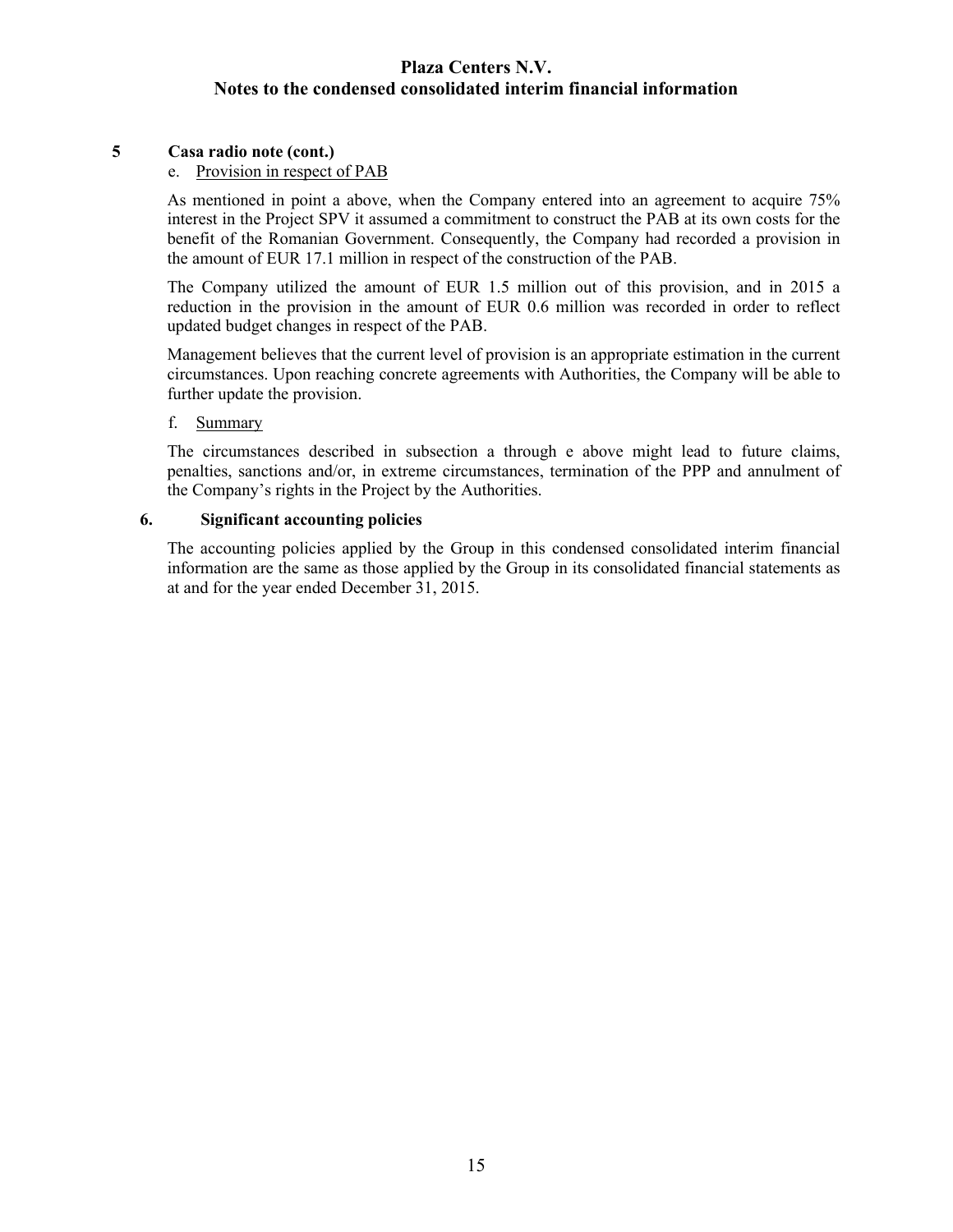# **7. Operating segments**

The Group comprises one main geographical segment: CEE. India ceased to be a geographical segment, following the sale of Koregaon park shopping center in 2015. The Group does not have reportable segments by product and services. In presenting information on the basis of geographical segments, segment revenue is based on the revenue resulting from either selling or operating of Trading Property geographically located in the relevant segment. None of the Group's tenants is accounting for more than 10% of the total revenue. Also, no revenue is derived in the Netherlands, where the Company is domiciled. Data regarding the geographical analysis in the nine months period ended September 30, 2016 and 2015 is as follows:

|                                                                     | September 30 |           |  |
|---------------------------------------------------------------------|--------------|-----------|--|
|                                                                     | 2016         | 2015      |  |
| NOI in CEE $(1)$                                                    | 11,437       | 12,426    |  |
| Sale of properties (Liberec – refer to note $12(a)$ )               | (355)        |           |  |
| Income from operation/selling                                       | 11,082       | 12,426    |  |
| Net finance costs                                                   | (3,541)      | (3,918)   |  |
| Net expenses from operation of other CEE assets (plots)             | (550)        | (832)     |  |
| Other income, net                                                   | 9,724        | 4.251     |  |
| Write-downs                                                         | (3,641)      | (6,953)   |  |
| Reportable CEE segment profit before tax                            | 13,074       | 4,974     |  |
| Less - general and administrative                                   | (4, 485)     | (5,271)   |  |
| Results India                                                       | (349)        | (10, 567) |  |
| Unallocated finance costs (Dutch corporate level-mainly             |              |           |  |
| debentures finance cost)                                            | (18,017)     | (15,363)  |  |
| Loss before income taxes                                            | (9,777)      | (26, 227) |  |
| Income tax expense                                                  | (467)        | (352)     |  |
| Loss for the period                                                 | (10,244)     | (26, 579) |  |
| Assets and liabilities as at September 30, 2016                     |              |           |  |
| Total CEE segment assets                                            | 325,362      |           |  |
| Assets India                                                        | 25,136       |           |  |
| Unallocated assets (Mainly Cash and other financial                 |              |           |  |
| instruments held on Dutch level)                                    | 29,385       |           |  |
| <b>Total</b> assets                                                 | 379,883      |           |  |
| Segment liabilities                                                 | 123,517      |           |  |
| Unallocated liabilities (Mainly debentures)                         | 184,507      |           |  |
| <b>Total liabilities</b>                                            | 308,024      |           |  |
| (1) Out of which Poland – EUR 8.9 million (2015 - EUR 9.0 million). |              |           |  |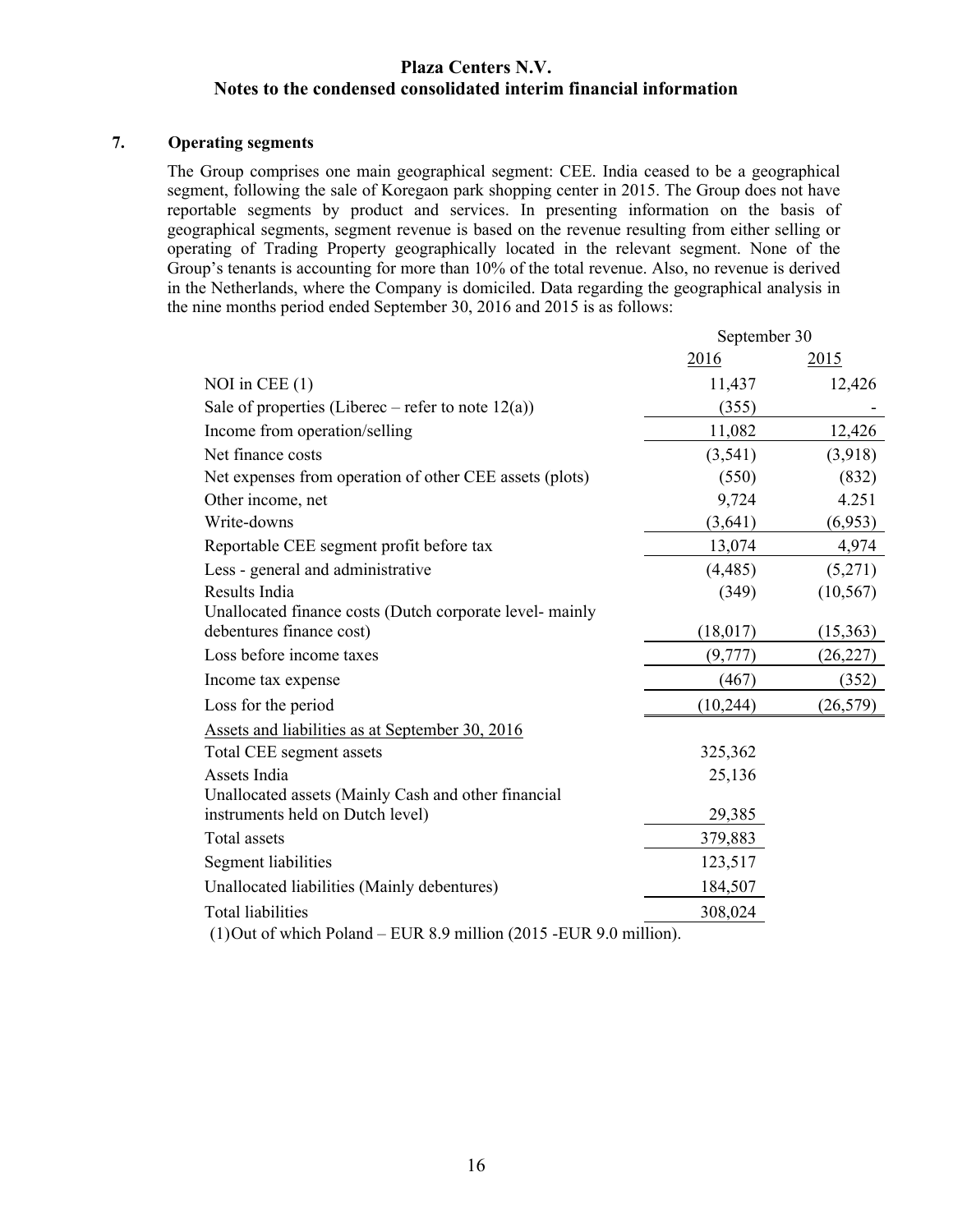### **8 Financial risk management**

During the nine months' period ended September 30, 2016 there were no changes in the Group's financial risk management. Objectives and policies are consistent with those disclosed in the consolidated financial statements as at and for the year ended December 31, 2015.

### **9 Financial instruments**

# **a. Carrying amounts and fair values**

In respect to the Company's financial assets not presented at fair value, being mostly short term market interest bearing liquid balances, the Company believes that the carrying amount approximates its fair value. In respect of the Company's financial liabilities:

For the Israeli debentures presented at amortized cost, a good approximation of the fair value would be the market quote of the relevant debenture, had they been measured at fair value.

|                                                | Carrying amount  |                | Fair value       |                 |  |
|------------------------------------------------|------------------|----------------|------------------|-----------------|--|
|                                                |                  | <b>Decembe</b> |                  |                 |  |
|                                                | <b>September</b> | r 31,          | <b>September</b> | <b>December</b> |  |
|                                                | 30,2016          | 2015           | 30,2016          | 31, 2015        |  |
|                                                |                  |                | $\epsilon$ 000'  |                 |  |
| <b>Statement of financial position</b>         |                  |                |                  |                 |  |
| Debentures at amortized cost – Polish bonds    | 11,801           | 12,957         | 11,139           | 11,569          |  |
| Debentures A at amortized cost – Israeli       | 58,986           | 59,072         | 51,366           | 50,172          |  |
| Debentures B at amortized cost - Israeli<br>п. | 110,997          | 109,560        | 91,927           | 91,614          |  |
| Total                                          | 181,784          | 181,589        | 154,432          | 153,355         |  |

The total contractual liability of the Debentures was EUR 192 million as at September 30, 2016. In respect of most of other non-listed borrowings, as most financing facilities are backed by real estate assets, and they bear floating interest rate, the Company has a basis to believe that the fair value of non-listed borrowings approximates the carrying amount.

# **b. Fair value hierarchy**

The table below analyses fair value measurements as at September 30, 2016 for financial assets and financial liabilities. These fair value measurements are categorised into different levels in the fair value hierarchy based on the inputs to valuation techniques used. The different levels are defined as follows:

- Level 1: quoted prices (unadjusted) in active markets for identical assets or liabilities that the Group can access at the measurement date.
- Level 2: inputs other than quoted prices included within Level 1 that are observable for the asset or liability, either directly or indirectly.
- Level 3: unobservable inputs for the asset or liability

|                               |                          | Level                        |     |              |  |
|-------------------------------|--------------------------|------------------------------|-----|--------------|--|
|                               |                          | Level 1 Level 2              | 3   | <b>Total</b> |  |
|                               |                          | $\epsilon$ 000'              |     |              |  |
| <b>Short term liabilities</b> |                          |                              |     |              |  |
| Derivative                    | $\overline{\phantom{0}}$ | $\overline{\phantom{a}}$     | 397 | 397          |  |
| Long term liabilities         |                          |                              |     |              |  |
| Derivative                    |                          | $\qquad \qquad \blacksquare$ | 168 | 168          |  |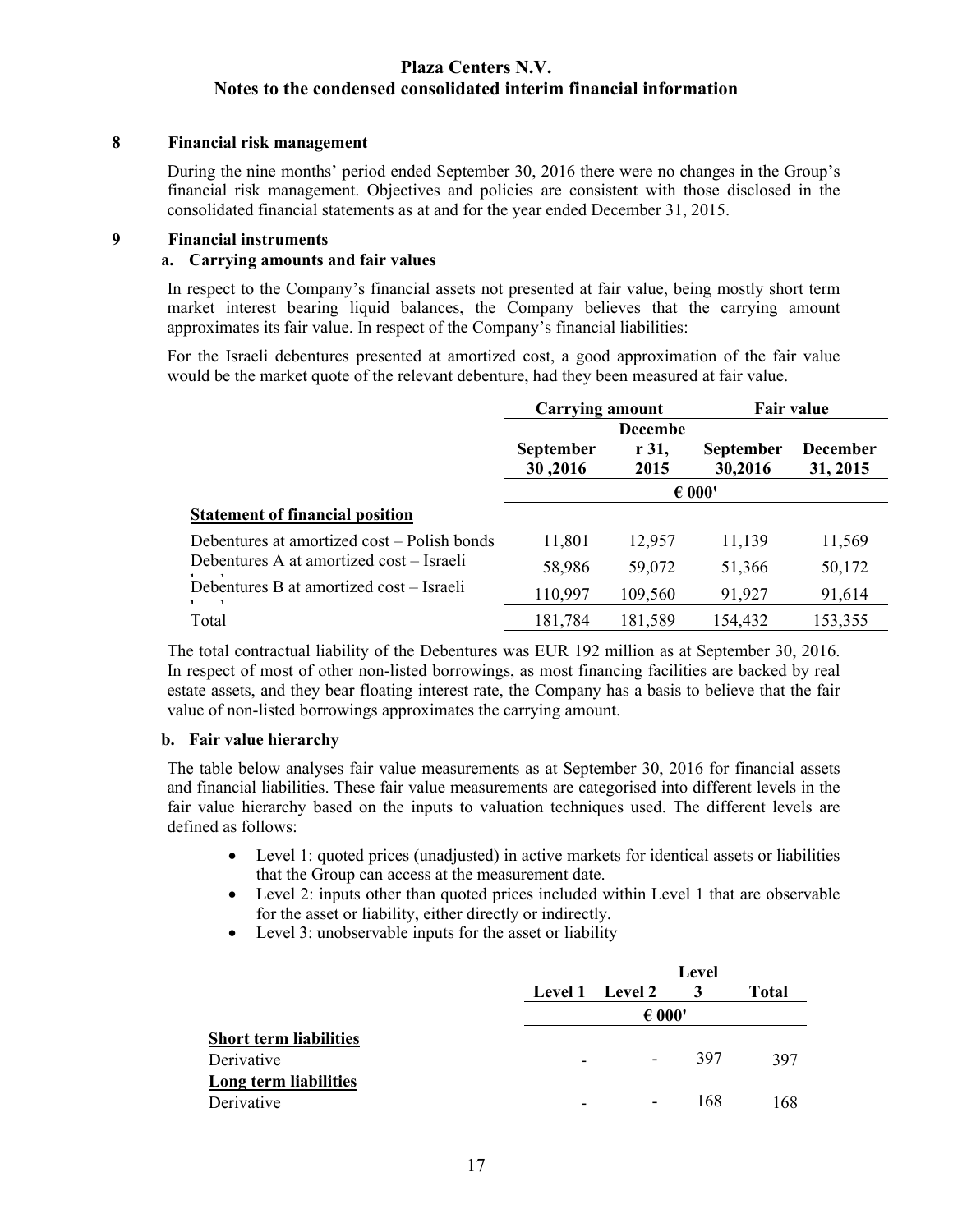# **10. Income tax**

The group calculates the period income tax using the tax rate that would be applicable to the expected total annual earnings.

The Group's consolidated effective tax rate in respect of continuing operations for the nine months period ended September 30, 2016 was -5% (nine months period ended September 30,  $2015: -1\%$ ).

### **11. Related parties**

|                                        | <b>September</b><br>30,<br>2016 | December 31,<br>2015 |  |  |
|----------------------------------------|---------------------------------|----------------------|--|--|
|                                        |                                 | $\epsilon$ 000'      |  |  |
| <b>Statement of financial position</b> |                                 |                      |  |  |
| Long term receivables - EI             | 2,889                           | 2,828                |  |  |
| Trade and other payables               | 246                             | 109                  |  |  |

|                                                                                                  |                 | For the nine months period<br>ended September 30, |  |
|--------------------------------------------------------------------------------------------------|-----------------|---------------------------------------------------|--|
|                                                                                                  | 2016            | 2015                                              |  |
|                                                                                                  | $\epsilon$ 000' | $\epsilon$ 000'                                   |  |
| <b>Statement of profit or loss</b>                                                               |                 |                                                   |  |
| Related parties – interest income on balance with EI                                             | 61              | 35                                                |  |
| Related parties – recharges from EI<br>Related parties - rental fees charged by EI subsidiary in | (246)           | (155)                                             |  |
| Romania                                                                                          | (23)            | 68                                                |  |

# **12. Significant events during the period**

# **a. Disposal of a shopping centre in the Czech Republic**

On March 4, 2016, the Company signed an agreement to sell its subsidiary holding Liberec Plaza shopping centre in the Czech Republic, for EUR 9.5 million in cash. The Company recorded a loss of EUR 350 thousand due to this transaction. The disposal followed an agreement announced by the Company in September 2015 whereby a wholly owned subsidiary of the Company ("PCE") won a tender to buy the loan given to the holding and operating company for Liberec Plaza for EUR 8.5 million.

PCE received EUR 8.5 million on account of the bank loan it previously purchased. Out of EUR 1 million remaining proceeds, 75% was distributed to the Company's bondholders by the end of June 2016, in line with the Company's stated restructuring plan.

#### **b. Sale of a shopping centre in Latvia**

On May 16, 2016 one of the Company's subsidiaries, in which it has a 50% stake, has entered into a business sale agreement with respect to the sale of Riga Plaza shopping and entertainment centre in Riga, Latvia (Riga Plaza), to a global investment fund. The agreement reflected a value for the business of EUR 93.4 million, which is in line with the last reported carrying amount. On September 15, 2016, the transaction was completed.

Following a price adjustment mechanism and costs incurred in respect of the completion of the sale, the Company received EUR 17.8 million in cash after repayment of banks loan (representing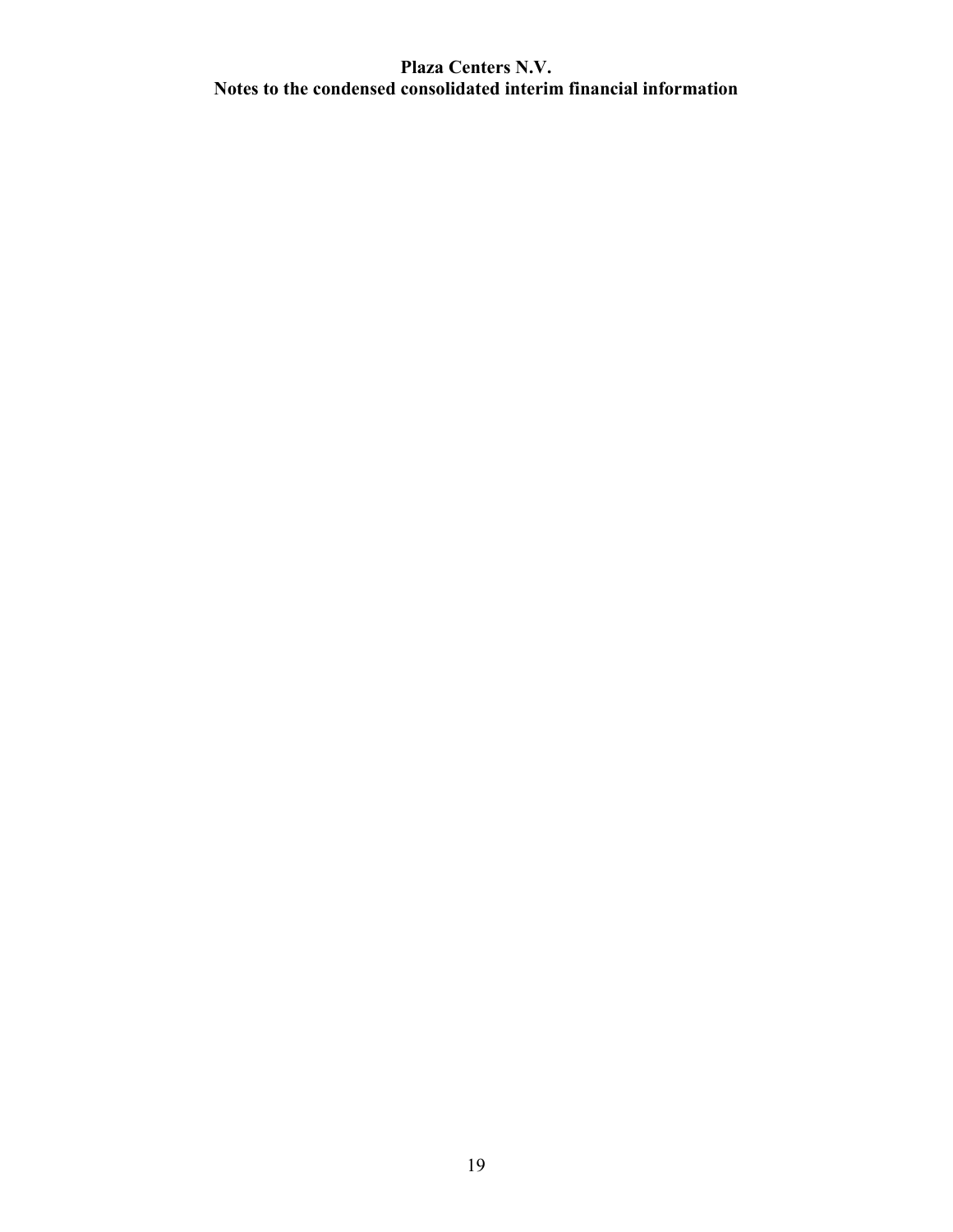### **12. Significant events during the period (cont.)**

Plaza's share of the sale of the business), with an additional EUR 1.4 million expected to be received within the next 25 months. In line with the Company's stated restructuring plan, 75% of the net cash proceeds from the Company's share of the sale of the business, will be distributed to the Company's bondholders in the fourth quarter of 2016.

As of the date of statement of financial position, the Company had a EUR 14.4 million short term loan from its 50% held subsidiary. This loan is expected to be offset with a Dividend declared from the subsidiary to its shareholder in a process which will be concluded before the end of 2016.

### **c. Disposal of a plot in Belgrade, Serbia**

On May 17, 2016, the Company signed an agreement to sell its wholly owned subsidiary, which holds the "MUP" plot and related real estate in Belgrade, Serbia, for EUR 15.9 million in cash. The Company has recorded a gain of EUR 2.3 million from this transaction, included as other income in these reports.

Following the fulfilment of certain technical conditions that were met during June 2016, the purchaser paid EUR 11 million in cash to the Company. An additional EUR 0.3 million were paid on November 30, 2016 and the remaining EUR 4.6 million will be due within 15 months from the transaction closing date. Furthermore, the Company will also be entitled to an additional pending payment of EUR 0.6 million, on top of the abovementioned EUR 15.9 million, once the purchaser successfully develops at least 69,000 sqm above ground.

Upon the receipt of each stage payment, in line with the Company's stated restructuring plan, 75% of the net cash proceeds will be distributed to the Company's bondholders in the following quarter.

# **d. Debt repayment agreement with financing bank of Zgorzelec Plaza shopping centre in Poland**

On June 30, 2016, the Company signed a Debt Repayment Agreement ("DRA") with the financing bank (the "Bank") of Zgorzelec Plaza Shopping Center in Poland.

As part of the DRA, the Company paid EUR 1.1 million (in escrow) to the financing bank of the Shopping Center and the financing bank deposited (in escrow) Release Letters for:

(i) releasing a mortgage in favour of the Bank from a plot of land of the Company in the city of Leszno, Poland;

(ii) releasing of a recourse right obligation (of EUR 1.1 million) under the corporate guarantee of the Company and an additional subsidiary of the Company;

- (iii) subordination agreement; and
- (iv) submission for enforcement on the loan

The DRA stated that the Company is obliged to make its best effort and cooperate with the Bank in trying to sell Zgorzelec Plaza Shopping Center. Simultaneous with this, the financing bank would seek a third party to be an Appointed Shareholder to purchase the shares of Zgorzelec Plaza Shopping Center for EUR 1.

On September 14, 2016, the Company signed a Share Purchase Agreement with an Appointed Shareholder nominated by the Bank, after which the remainder of the DRA process was completed, including delivery of the Release Letters to the Company, and removing a mortgage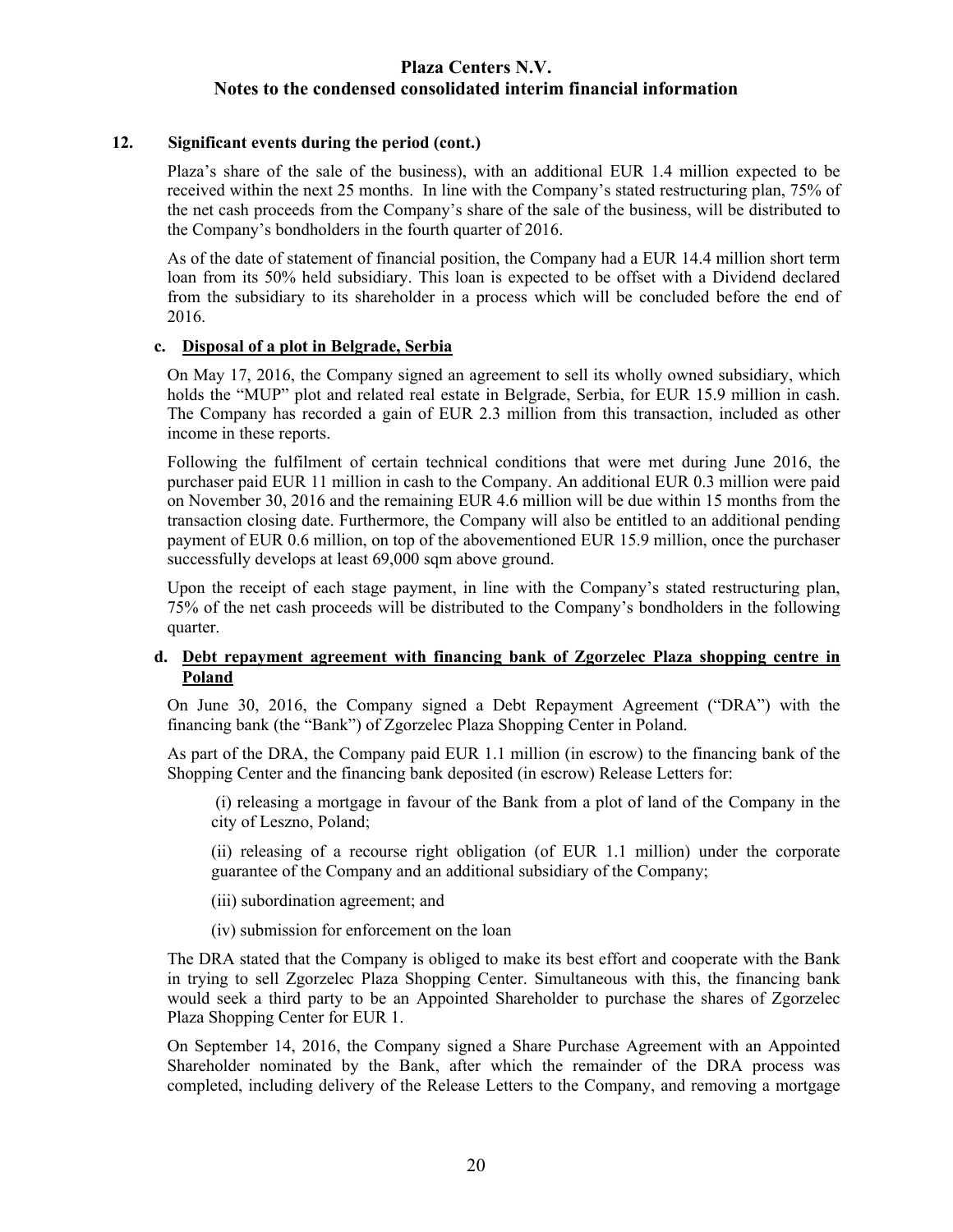# **Plaza Centers N.V.**

# **Notes to the condensed consolidated interim financial information**

over the asset of the Company in Leszno, Poland (valued at EUR 0.8 million), as described above.

# **12. Significant events during the period (cont.)**

The Company recognized an accounting profit of EUR 9.2 million (included as other income in these reports), stemming from the release of EUR 23.0 million of the outstanding (and partially recourse) loan (including accrued interest thereof), against asset's book value of at EUR 12.7 million as of September 2016.

# **e. Development credit facility agreed for Belgrade Plaza (Visnjicka)**

On June 21, 2016, the Company signed a EUR 42.5 million loan agreement to support the development of Belgrade Plaza (Visnjicka) in the Serbian capital, Belgrade, from a consortium of banks led by the Hungarian bank OTP Bank Plc.

Belgrade Plaza is being developed on a 31,000 sqm plot of land owned by Plaza in Belgrade, the Capital of Serbia. Construction is already in advanced stages on the new shopping and entertainment centre and it is on schedule to open in the first half of 2017. Belgrade Plaza will comprise circa 32,000 sqm of GLA and will be anchored by a supermarket, a multi-screen cinema complex and major international brands.

In respect of Visnjicka project, the Company resumed the capitalization of non-specific borrowing costs as defined in IAS 23, and capitalized in the first nine months of 2016 EUR 4.2 million of borrowing costs to the carrying amount of the project.

# **f. Disposal of a plot in Lodz, Poland**

On September 28, 2016, the Company completed the sale of a 20,700 sqm plot of land in Lodz, Poland, to a residential developer, for EUR 2.4 million.

Located in Lodz city centre, the plot represents 63% of a wider 33,000 sqm site. 26% of the site was previously sold in two separate transactions completed in 2015 and 2016 for a total value of EUR 1.2 million. Following these transactions, the Company still owns 4,000 sqm of space for future value realisation.

On transfer, the Company received an initial payment of EUR 1.04 million, and is expected to receive EUR 0.23 million in December 2016 and a final instalment of EUR 1.13 million in June 2017.

In line with the Company's stated restructuring plan, 75% of the net cash proceeds from the sale of the plot, will be distributed to the Company's bondholders within the quarter following the receipt of each cash payment.

# **g. Disposal of a plot in Romania**

On March 24, 2016, the Company sold its 23,880 sqm site in Slatina, Romania for EUR 0.66 million, consistent with the asset's last reported carrying amount. No gain or loss was recorded from this transaction.

In line with the Company's stated restructuring plan, 75% of the cash proceeds was distributed to the Company's bondholders by the end of June 2016 as an early repayment.

# **h. Pre-agreement to sell a plot in Greece**

On April 7, 2016, the Company signed a pre-agreement to sell its development land in Piraeus, near Athens, Greece, for EUR 4.7 million. The sale agreement with a third-party developer is subject to certain conditions being met, including due diligence which has up to six months to complete. The purchaser has been provided in October 2016 with an extension to complete the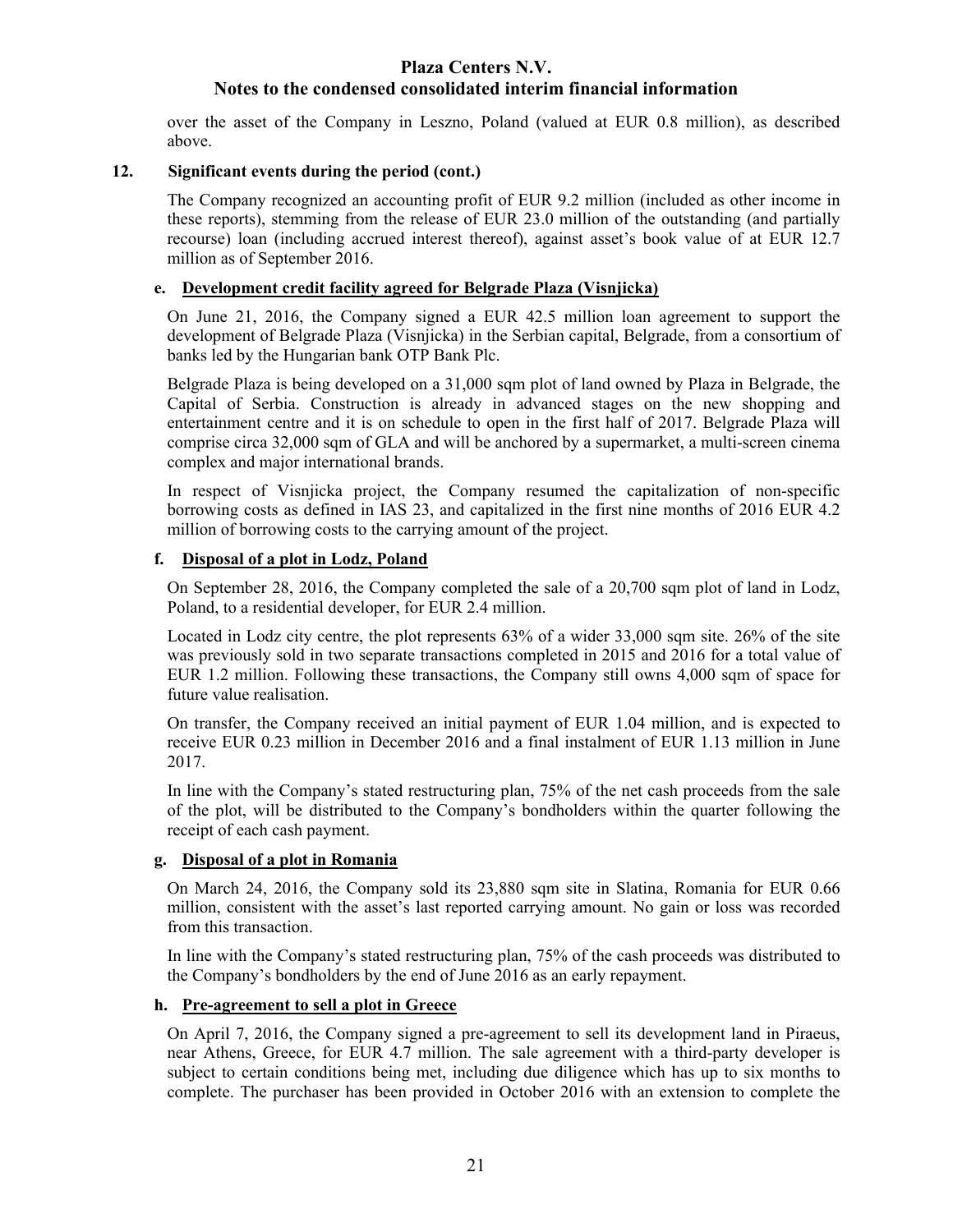# **Plaza Centers N.V.**

# **Notes to the condensed consolidated interim financial information**

transaction till the end of 2016. The purchaser has placed a corporate guarantee to secure the transaction for 10% of the consideration. Upon completion of the disposal, in line with the

# **12. Significant events during the period (cont.)**

Company's stated restructuring plan, 75% of the net cash proceeds will be distributed to the Company's bondholders.

# **i. Debentures held in treasury**

As of September 30, 2016, the Company held through its wholly owned subsidiary NIS 13.6 million par value of series B debentures (adjusted par value of NIS 15.8 million (EUR 3.8 million).

In November 2016, all debentures held in treasury were sold to the Company and deleted from trading.

# **j. Update on covenants**

In respect of the Coverage Ratio Covenant ("CRC"), as defined in the restructuring plan, as at September 30, 2016 the CRC was 122%, in comparison with 118% minimum ratio required.

As at the end of the reporting period, all of the group's companies are in compliance with the entire loan covenants, with the exception of one bank facility in Romania totalling EUR 8.2 million, in which the Company negotiates with financial institution for obtaining of waiver, on all outstanding breaches.

# **k. Business update on Bangalore project – India**

On September 30, 2016, and further to its announcement of December 2, 2015, regarding an agreement to sell 100% of its interest in a special purpose vehicle which holds a site in Bangalore, India by Elbit Plaza India Real Estate Holdings Limited (in which the Company holds a 50% stake with its joint venture partner, EI) ("EPI") to a local investor (the "Purchaser"), The Company has not completed the sale of the project in Bangalore by the long stop date (the "LSD").

As a result, the Company and the Purchaser has reached these preliminary understandings:

- 1.Upon payment of certain cash advances, the LSD may be gradually prolonged (if all advances are received), until September 15, 2017. EPI received to date advances in a total amount of EUR 0.65 million and the LSD was prolonged till November 15, 2016.
- 2.If the Purchaser fails to execute any of the advance payments, EPI will be able to enforce its rights under the Sale Agreement including the execution of the Securities.
- 3.At this preliminary stage, there is no definitive agreement between EPI and the Purchaser and there is no certainty that any of the aforementioned understandings will be executed
- 4.In the event that the involved parties do not reach such a final agreement, EPI will consider its options with respect to the Sale Agreement, including, inter alia, the execution of the Securities.

For further developments after September 30, 2016, refer to note 13(f).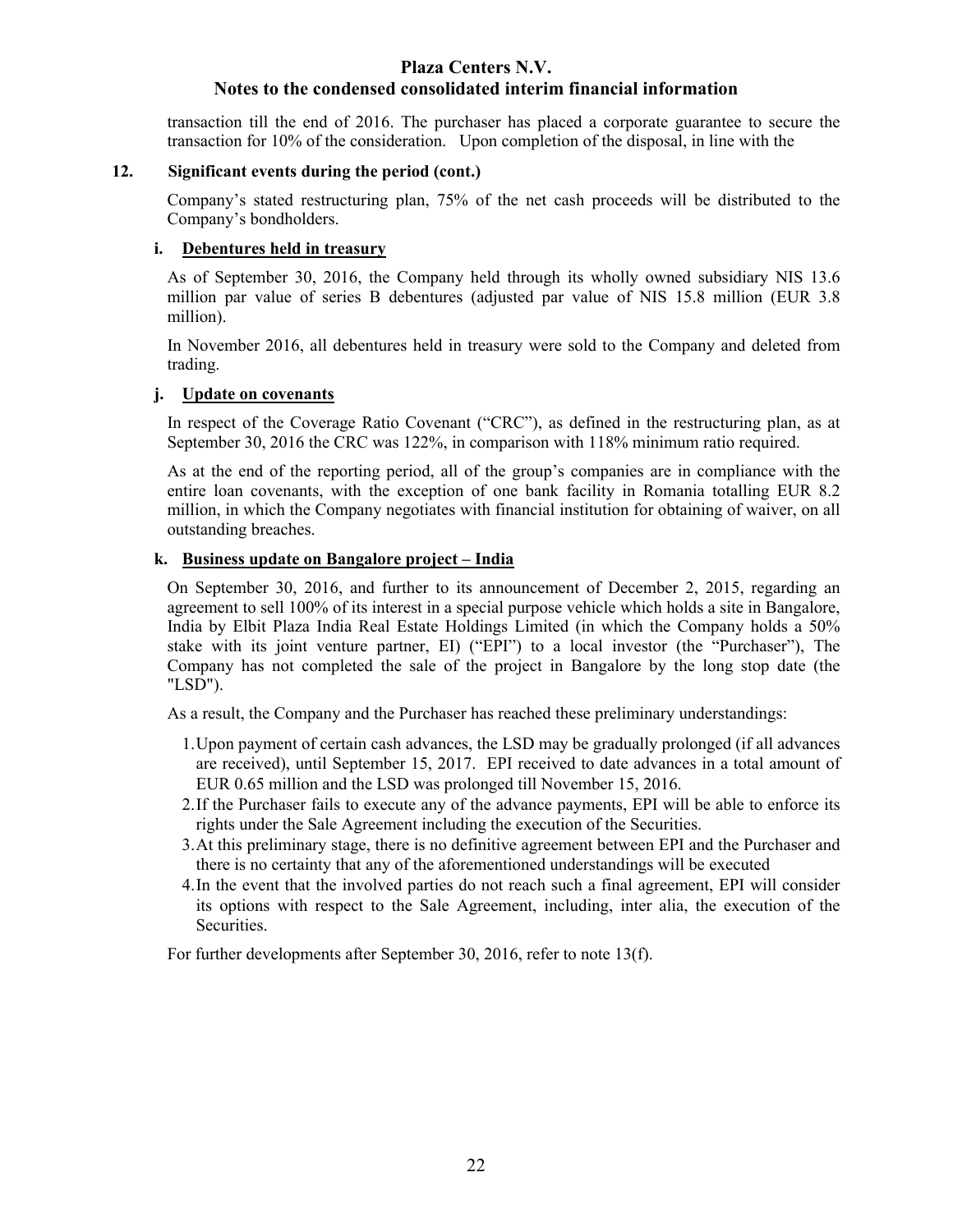# **12. Significant events during the period (cont.)**

# **l. Environmental update on Bangalore project - India**

In addition to the above, the National Green Tribunal ("NGT"), an Indian governmental tribunal established for dealing with cases relating to the environment, passed general directions on May 04, 2016 with respect to areas that should be treated as "no construction zones" due to its proximity to water reservoirs and water drains ("Order")

The restrictions in respect of the "no construction zone" are applicable to all construction projects.

The government of Karnataka had been directed to incorporate the above conditions in respect of all construction projects in the city of Bangalore including the Company's project with is adjacent to the Varthur lake and have several storm-water crossing it.

An appeal was filed before the Supreme Court of India against the Order. The Supreme Court has stayed the operation of certain portions of the Order. It is difficult to predict the amount of time that the Supreme Court of India will take to decide on the matter.

Accordingly, the impact of the Order on the Bangalore Project cannot be fully determined until the Supreme Court of India adjudicates upon the matter. It should also be noted that based on the Company's legal advice the Order only affects the setback from the storm-water drain, and would not in itself affect the floor space index available to developers to construct a project. As of September 30, 2016, and according with the Company's best estimate there will be no material effect on the carrying amount of the Bangalore Project as a result of the Order.

# **m. Issuance of a disclaimer by the Dutch statutory auditors in the Company's 2015 Dutch statutory financial statements.**

On May 18, 2016, the Company's 2015 Dutch statutory financials statements, required to be issued according to Dutch regulations ("Dutch Statutory Reports"), were issued with a disclaimer of opinion by the Dutch statutory auditor of the Company. The Dutch financial statements were approved by the shareholders for Dutch statutory compliance purposes [http://plazacenters.com/index.php?p=financial\\_reports\\_2016.](http://plazacenters.com/index.php?p=financial_reports_2016)

# **n. Details of negotiations on two assets disposal in Poland**

In the end of July 2016, the Company signed a non-binding Letter of Intent ("LOI") with a global investment fund (the "Potential buyer") regarding the sale of the Torun Plaza and Suwałki Plaza shopping and entertainment centres in Poland (together the "Portfolio").

As the potential buyer failed to meet the agreed terms of the transaction and, therefore, its exclusivity on the sale expired in October 2016. Regarding sale efforts of Polish shopping centers in the fourth quarter refer to note 13 (a).

# **o. International Court of Arbitration ruling update**

On July 7, 2016, and further to the reference in the Company's 2015 annual report, following an extensive and lengthy legal procedure relating to a transaction agreement undertaken with Klepierre S.A. ("Klepierre") in 2004, the International Court of Arbitration has ruled that Plaza is liable for an indemnification claim totalling circa EUR 2 million, including costs arising from the legal process. A provision for such amount was made in these reports, and circa EUR 0.6 million were paid already. The Company did not recognize any provision in respect to such claim in previous periods.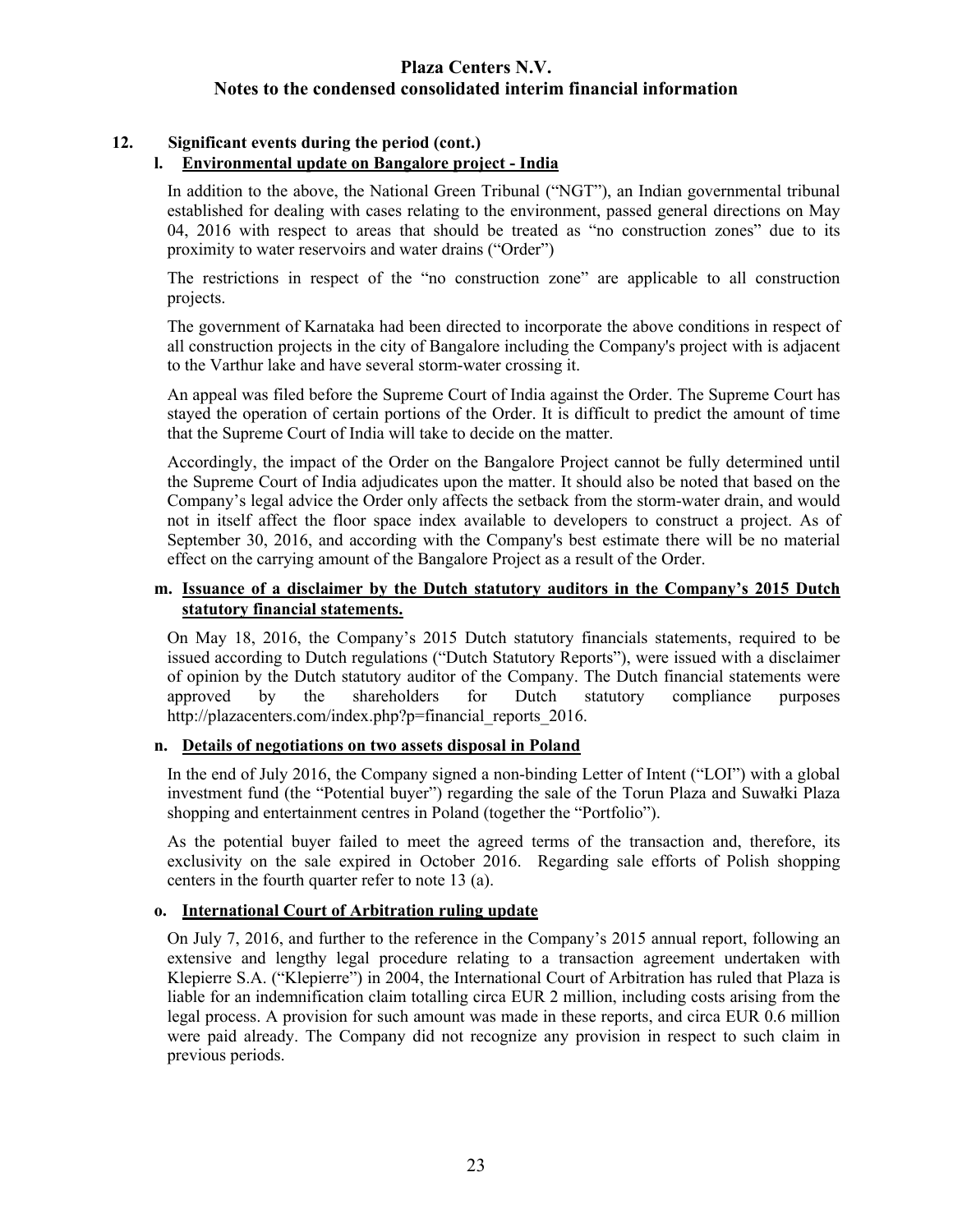# **12. Significant events during the period (cont.)**

# **o. International Court of Arbitration ruling update (cont.)**

Since Klepierre is deemed a creditor under the Company's ongoing Restructuring Plan, payment of the principal amount due by the Company under the indemnification claim is deferred to July 2018. In the interim, the Company will continue to pursue the legal channels available to it in an effort to minimise the basis for such an indemnification claim.

### **p. Sale of plot in Romania**

On July 14, 2016, the Company disposed of an 18,400 sqm plot in a suburb of Ploiesti, Romania to a local investor for EUR 280 thousand. In line with the Company's stated restructuring plan, 75% of the net cash proceeds were distributed to the Company's bondholders in September 2016.

### **q. Sale of plot in Leszno, Poland**

On September 15, 2016, the Company signed a preliminary sale agreement for the disposal of a 1.8-hectare plot in the centre of Leszno, Poland for EUR 810 thousand.

The sale is conditional on the purchaser securing a permit for the development of the site and, on that basis, the purchaser has the right to withdraw from the transaction within a window of eight months. As per the agreement, after eight months the Company will receive a payment of EUR 230 thousand and the remaining EUR 580 thousand will be due within the following 12 months.

This sale was enabled and executed following the release of the mortgage on the Leszno plot associated to the Zgorzelec transaction (refer to note 12(d) above).

Upon the receipt of each stage payment, in line with the Company's stated restructuring plan, 75% of the net cash proceeds will be distributed to Plaza's bondholders in the following quarter.

# **r. Completion of share consolidation process**

In accordance with the internal regulations of the WSE, shares with a market price below PLN 0.50 are listed in a separate segment referred to as the "Alert List". Shares placed on the Alert List are no longer subject to continuous quotation by the WSE.

The Company, to avoid the adverse consequences of the Alert List, has decided to implement the Share Capital Consolidation so as to ensure that its Ordinary Shares are removed from the Alert List. Consolidation of the Company's share capital on the basis of one New Ordinary Share/New Depositary Interest for every 100 Existing Ordinary Shares/Existing Depositary Interests

Following its share consolidation, the first time and date of dealing in the ordinary shares of EUR 1.00 each on the premium segment of the Official List and on the LSE's main market for listed securities was at 8.00 a.m. on July 1, 2016. Similar process was performed on the TASE and the WSE on July 3, 2016 and July 4, 2016, respectively. On admission to the London Stock Exchange, the Company's issued share capital comprises 6,855,603 ordinary shares of EUR 1.00 each.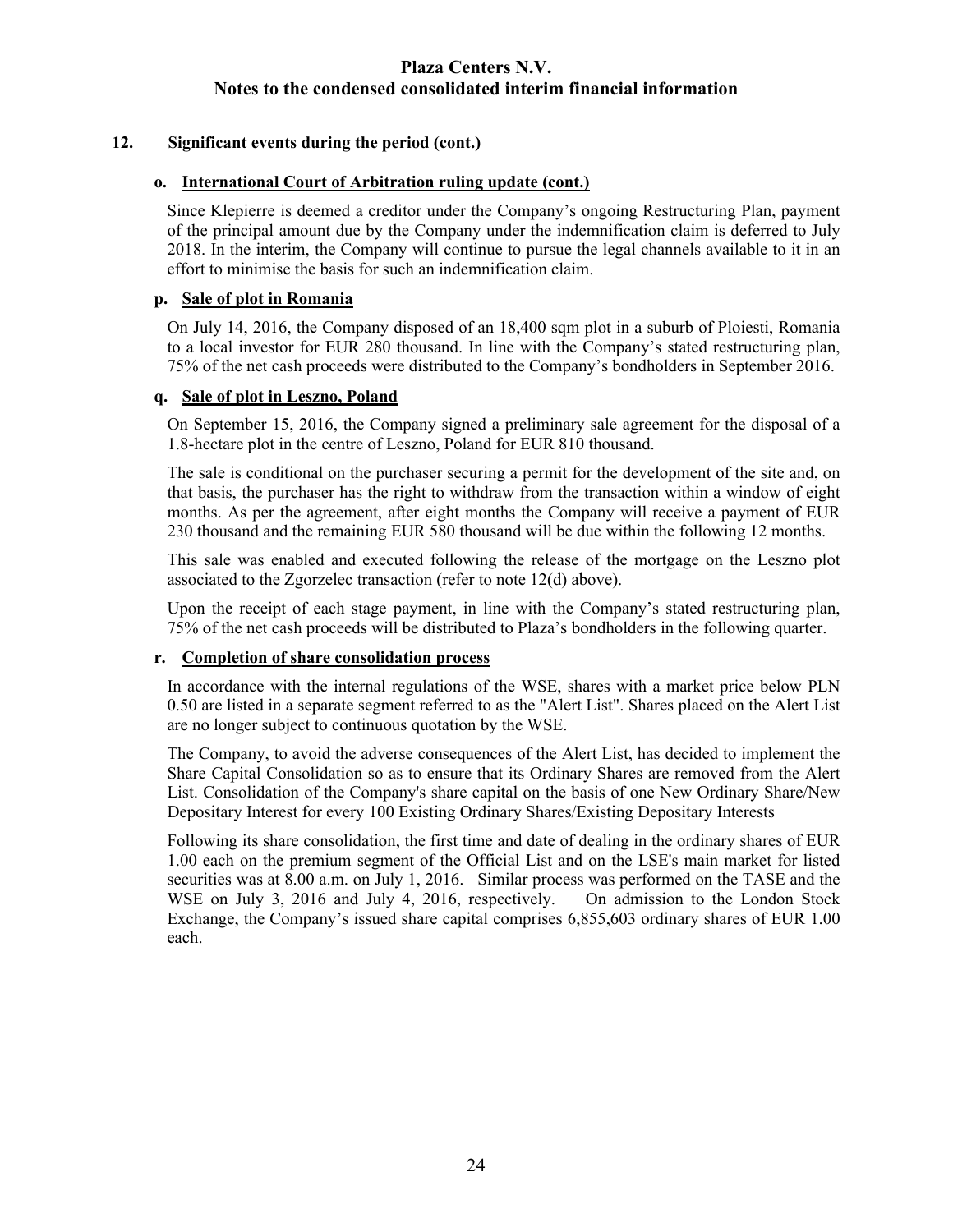### **12. Significant events during the period (cont.)**

### **s. Joint development agreement signed in respect of plot in Chennai, India**

On August 2, 2016, a subsidiary ("SPV") of EPI, has signed a Joint Development Agreement ("JDA") relating to its 74.7 acre plot in Chennai, India.

Under the terms of the JDA, the SPV will confer the property development rights to a reputable local developer (the "Developer") who will carry full responsibility for all of the project costs and liabilities, as well as for the marketing of the scheme. The JDA also stipulates specific project milestones, timelines and minimum sale prices.

Development will commence subject to obtaining the required governmental / municipal approvals and permits, and it is intended that 67% of the land will be allocated for the sale of plotted developments (whereby a plot is sold with the infrastructure in place for the development of a residential unit by the end purchaser), while the remainder will comprise residential units fully constructed for sale.

The SPV will receive 73% of the total revenues from the plotted development and 40% of the total revenues from the sale of the fully constructed residential units.

In order to secure its obligation, the Developer will pay a total refundable deposit of INR 35.5 Crores (approximately EUR 4.8 million), with INR 10 Crores (approximately EUR 1.35 million) paid following the signing and registration of the JDA, INR 17 Crores (approximately EUR 2.3 million) payable when planning permission for the first phase of the development project is obtained (the "Project Commencement Date"), and the remaining INR 8.5 Crores (approximately EUR 1.15 million) payable six months after the Project Commencement Date.

In line with its statement in the 2015 year-end financial statements, EPI continues its efforts to exercise its right to get the Partners' 20% holding in the Indian company Kadavanthara Builders Private Ltd.

### **t. Write-down of trading property in the period**

During the Course of the first nine months of 2016 the Company recorded a total of EUR 3.6 million of write-downs. The main write-downs (as write-down of Trading Property in the statement of profit or loss) were as follows:

EUR 1.1 million of write-down to its Kielce plot, in view of preliminary sale agreement (refer to note 13(b)).

EUR 0.9 million of write-down to its Arena Extension project, in Budapest, Hungary.

EUR 0.7 million of write-down to its Helios Plaza asset, in Pireaus, Greece, due to uncertainty in respect of the estimated value in the planned transaction (refer to note 12(h)).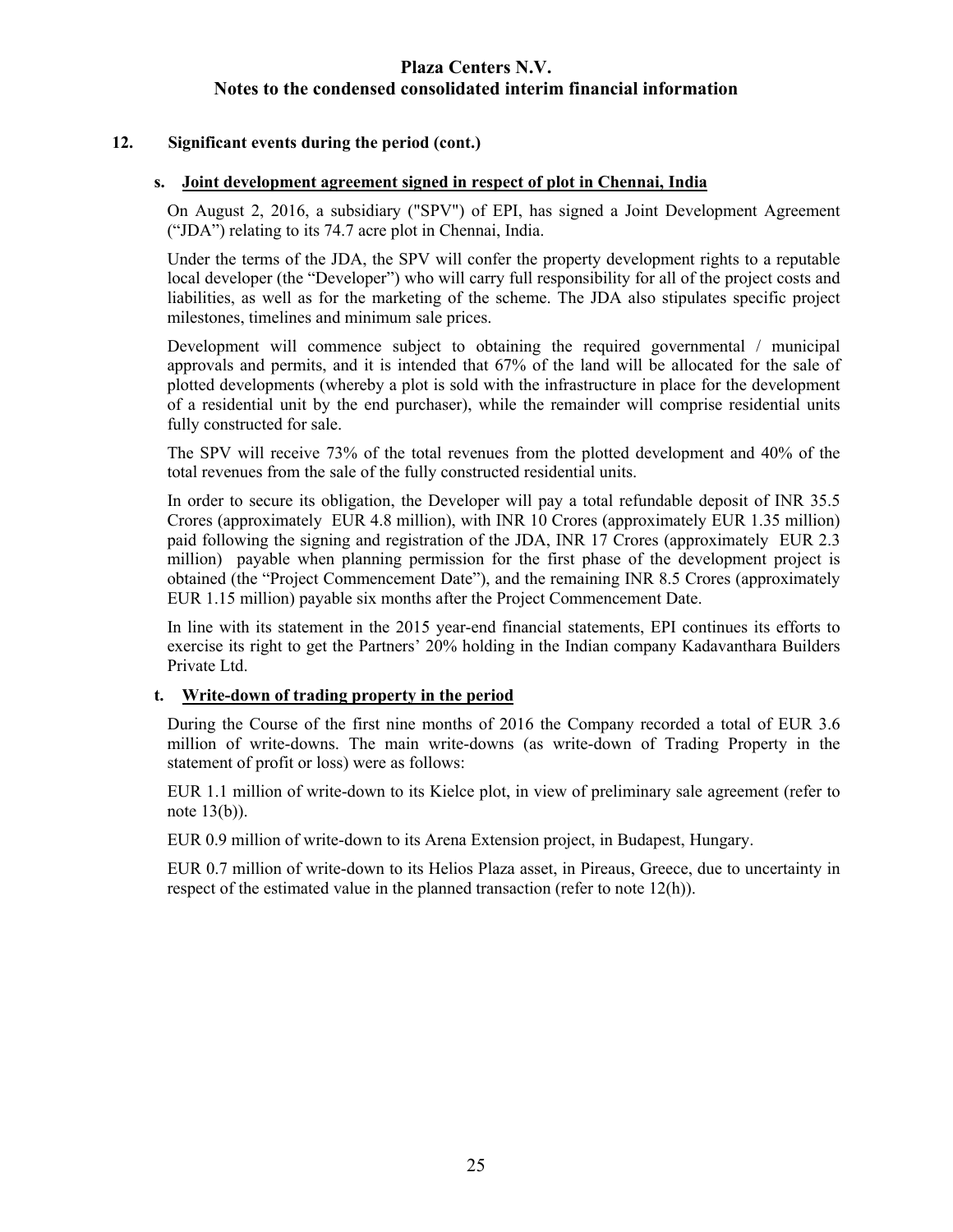# **13. Events after the reporting period**

# **a. Potential disposal of Suwalki Plaza**

On October 18, 2016, the Company's wholly owned subsidiary, Plaza Centers Polish Operations B.V., signed a new non-binding Letter of Intent (the "LOI") with an investment fund (the "Purchaser") regarding the sale of Suwałki Plaza shopping and entertainment centre in Poland.

The LOI, which binds the Purchaser (which is connected to an ex-employee of the company) to a set of strict timelines in order for the transaction to conclude during the fourth quarter of this year, values the asset at EUR 42.3 million. Should the transaction complete as planned, following the repayment of the existing bank loan, the expected net proceeds to the Company are estimated at circa EUR 15 million.

# **b. Sale of plot in Poland**

On October 13, 2016, the Company signed a preliminary sale agreement for the disposal of a 2.47 hectare plot in the centre of Kielce, Poland, for EUR 2.28 million. As part of the sale process, the Company has received a down payment of EUR 465 thousand, while the remaining EUR 1,815 thousand will be paid within eight months of this agreement. On completion of the transaction, in line with the Company's stated restructuring plan, 75% of the net cash proceeds will be distributed to Plaza's bondholders.

# **c. Possible forward sale of Belgrade Plaza**

On November 3, 2016, the Company signed a non-binding Letter of Intent ("LOI") with BIG Shopping Centers Ltd., a publicly traded company listed in the Tel Aviv Stock Exchange, (with or without affiliates, the "Purchaser") regarding a possible forward sale of Belgrade Plaza shopping and entertainment center ("Belgrade Plaza") in Belgrade, Serbia.

The LOI binds the Purchaser to a strict timeline for committing a comprehensive Due Diligence and finalizing a detailed binding agreement which determines that the transaction should conclude by the end of 2016.

Should the transaction proceed to a signed share sale agreement, following the due diligence process, the Company will receive up to EUR 28 million from the Purchaser upon the signing of the agreement as a first instalment, and will be due further payments during the first year of operation, subject to certain targets and milestones being met. The Purchaser will provide a guarantee to secure such further payments.

The final agreed value of Belgrade Plaza will be calculated based on a cap rate of 8.25% and the sustainable NOI after 12 months of operation (estimated NOI by the Company at that time stage is circa EUR 7.5 million per year). The Company has a line of credit from a financing bank for the development of Belgrade Plaza in a maximum amount of EUR 42.5 million. While it is expected that the disposal of Belgrade Plaza will be finalized in the fourth quarter of this year, at this point in time there is no certainty that the transaction will be completed.

# **d. Unsuccessful Possible forward sale of Belgrade Plaza**

On September 29, 2016, the Company signed a non-binding Letter of Intent ("LOI") with a third party (the "Purchaser") regarding a possible forward sale of the Belgrade Plaza shopping and entertainment centre in Belgrade, Serbia. Under the terms of the LOI, upon the closing of the definitive agreement, the Company would have received up to EUR 35 million from the Purchaser and would have been be entitled to an additional payment of approximately EUR 15 million upon the opening of the shopping centre.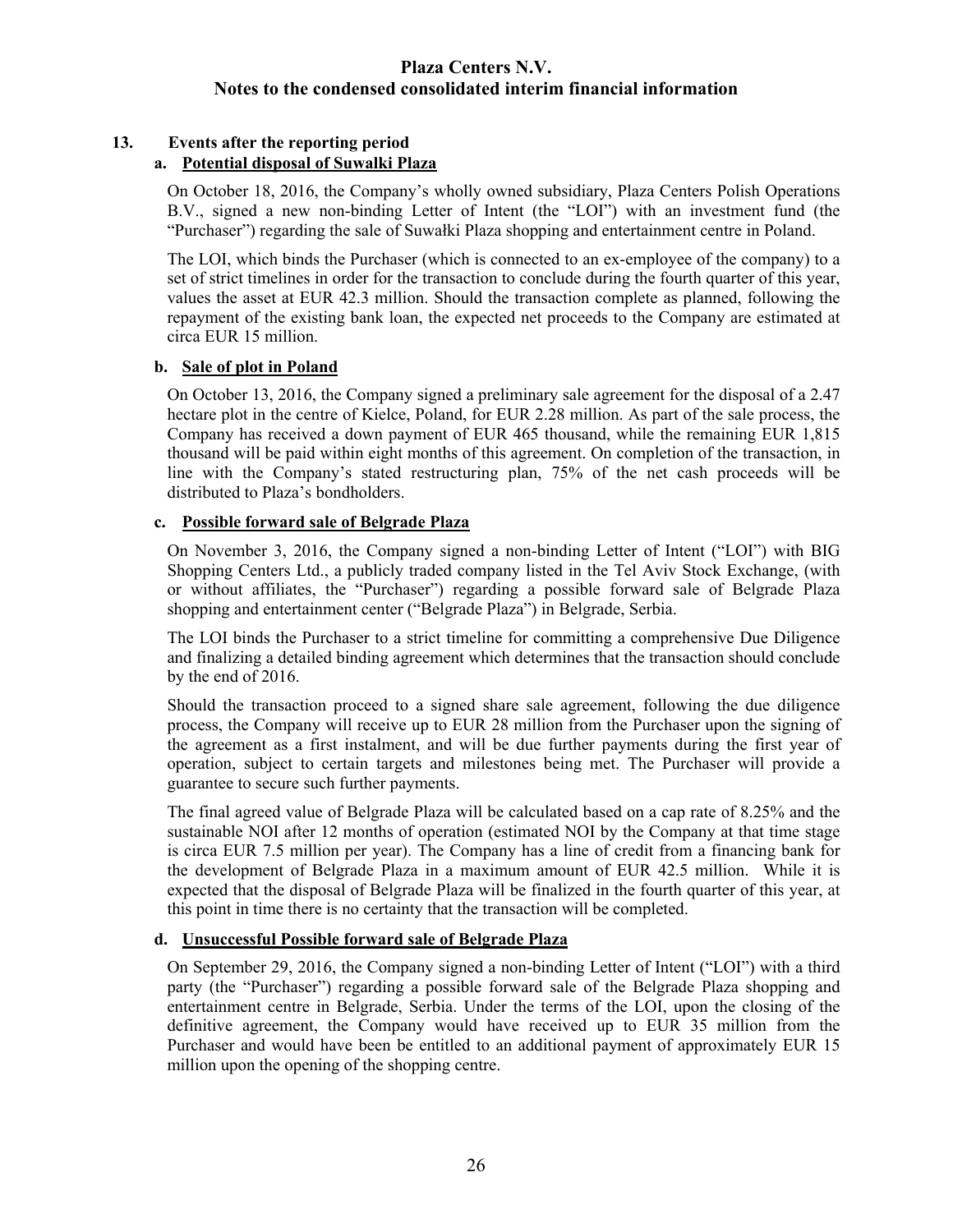# **Plaza Centers N.V.**

# **Notes to the condensed consolidated interim financial information**

On October 26, 2016, the negotiations were terminated with the Purchaser. Refer to note 13 (c) on new LOI signed in respect of the Belgrade project.

# **13 Events after the reporting period (cont.)**

# **e. Approved amendment to an early prepayment term under the restructuring plan**

As previously announced, the Company has implemented the restructuring plan that was approved by the Dutch court on July 9, 2014 (the "Restructuring Plan").

Under the Restructuring Plan, principal payments under the notes (both those that are traded on the Tel Aviv Stock Exchange and those held by Polish investors) issued by the Company and originally due in the years 2013 to 2015 were deferred for a period of four and a half years, and principal payments originally due in 2016 and 2017 were deferred for a period of one year (the "Extended Repayment Schedule").

The Restructuring Plan further provides that, if the Company does not prepay an aggregate amount of at least NIS 434 million (circa EUR 103 million) on the principal of the notes on or before December 1, 2016 (the "Early Prepayment"), the principal payments due under the Extended Repayment Schedule will be advanced by one year (the "Accelerated Repayment Schedule").

The enforcement of the Accelerated Repayment Schedule would have added significant pressure to the Company's liquidity and would have resulted in an acceleration of the asset sales, which was likely to have an adverse impact upon the value achieved on any disposals.

Accordingly, the Company had a strong preference to continue operating on the basis of the Extended Repayment Schedule. In order to ensure that the Extended Repayment Schedule remains applicable, in the event that the closing of the aforementioned transactions takes longer than anticipated, the Company sought from its bondholders, a relaxation of the terms of the Early Prepayment required to maintain the Extended Repayment Schedule.

The proposed amendments sought by Plaza comprised of the postponement of the Early Prepayment date by up to four months and the reduction of the total amount of the required Early Prepayments to at least NIS 382 million (EUR 91 million) (a reduction of 12% on the original amount).

In addition to the above, the Company announced that as part of the approval of the proposed amendment by holders of the Company's Series A Notes, Series B Notes and Polish notes (collectively, the "Notes"), and subject to such approval, the Company will pay on March 31, 2018 a one-time consent fee in the amount of Circa EUR 488 thousand (which is equal to 0.25% from the Company's outstanding debt under the Notes at that time) (the "Consent Fee"). The consent Fee shall be paid to the Company's Noteholders on a pro rata basis.

Also, in addition to the above, the following features were introduced to the restructuring plan:

1) Casaradio proceeds – If the Company shall sell the Casaradio project located in Romania (hereinafter: the "Project") to a third party, including by way of selling its holdings in any of the entities through which the Company holds the Project (the entities through which the Company holds the Project shall be referred to in this section hereinafter as: the "Subsidiaries"), and said sale shall be carried out before the full repayment of the debentures and until no later than December 31, 2019 (''Final Date"), and against a consideration sum which exceeds EUR 45 million net (i.e. after brokerage fees (if any), taxes, fees, levies or any other obligatory payment due to any authority in respect to the said sale) which shall actually be received by the Company, then the holders of notes shall be eligible for a one-time payment (which shall come in addition to the principal and interest payments in accordance with the repayment schedule), in certain amounts specified in tranches.